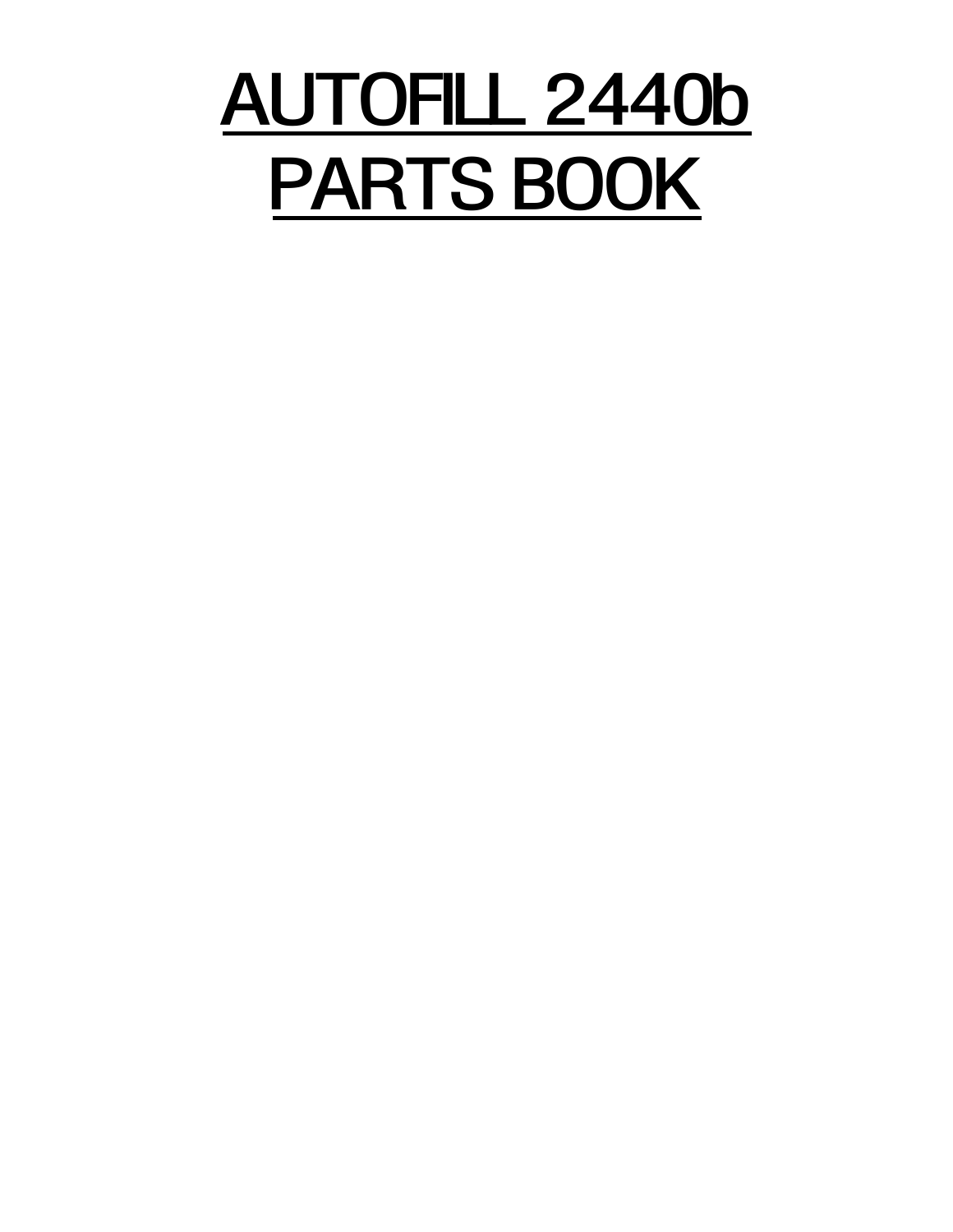## MAIN BODY AND GRINDER SECTION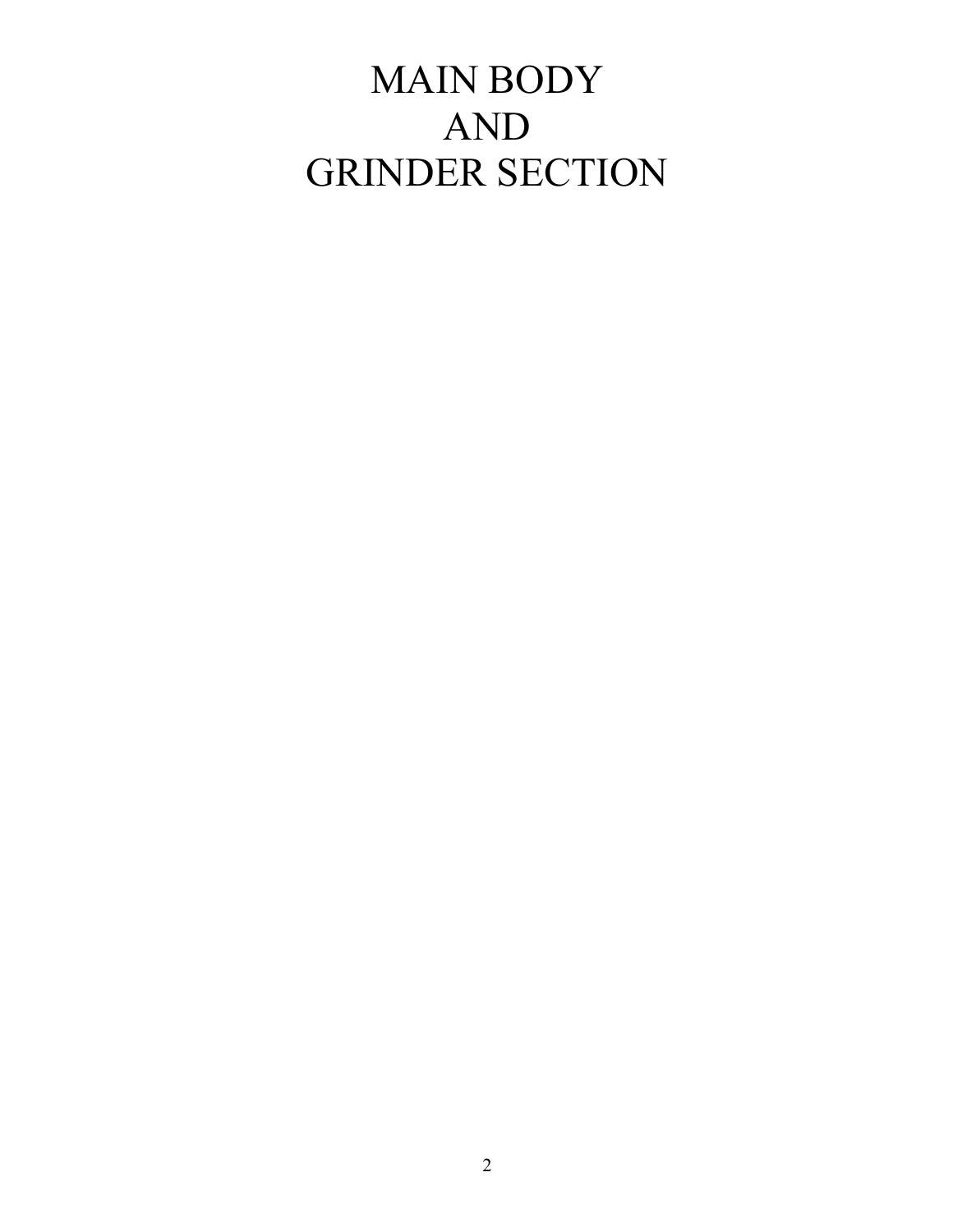### MACHINE REAR VIEW



HOUSING GRINDER GRINDER SCREW TORQUE HUB 26:1 BOLT 42 x 36 (002-0011) 1 PC AND 002-0010 24 x 36 (002-0011) 1 PC AND

HOUGRI001 SCRGRI001 SCRGRI001 TORHUB001 BOL005 & WASLOC002<br>HOUSING GRINDER GRINDER SCREW TORQUE HUB 26:1 BOLT 34" – 10 x 2 1 PC. 1 PC. 1 PC. 10 PCS.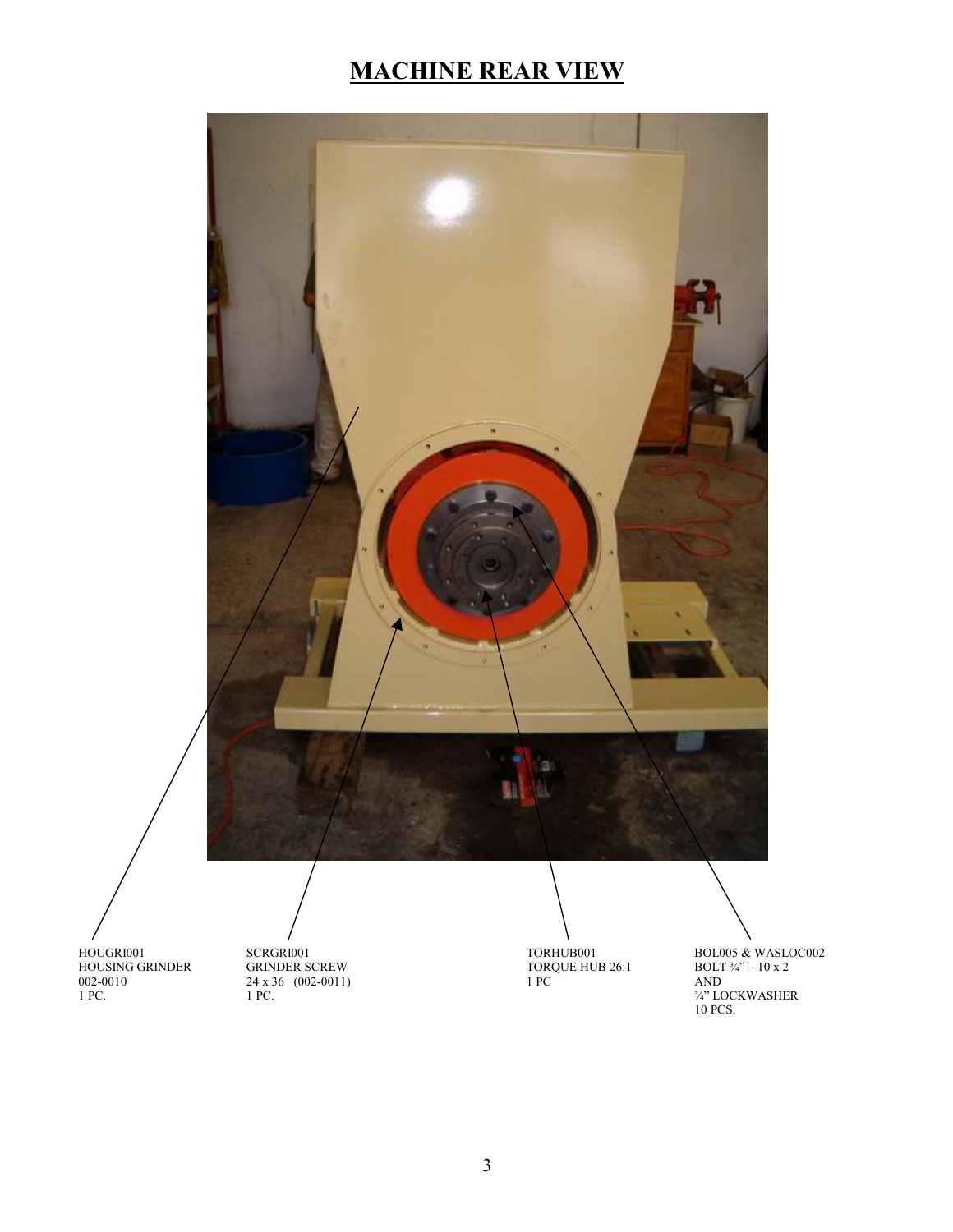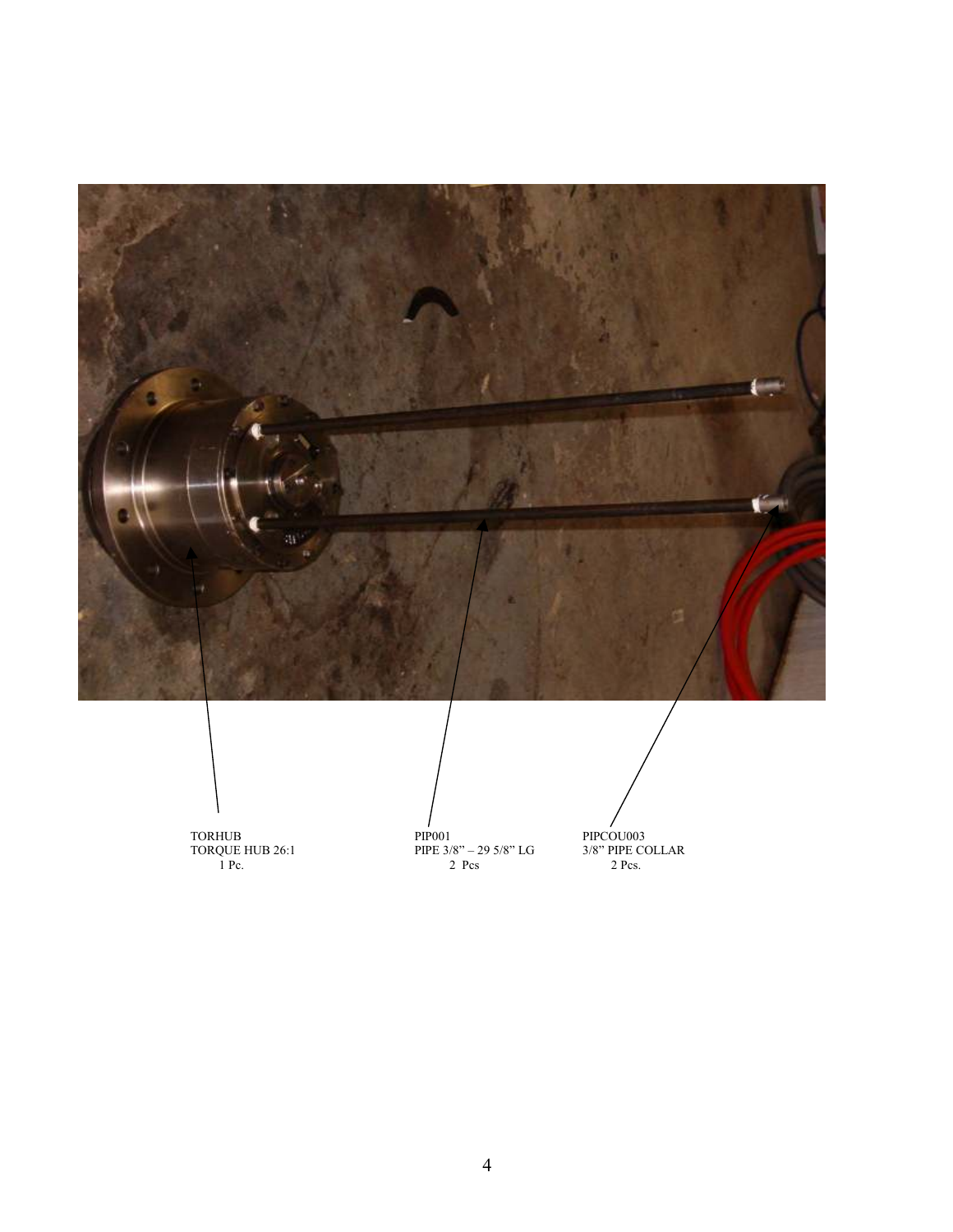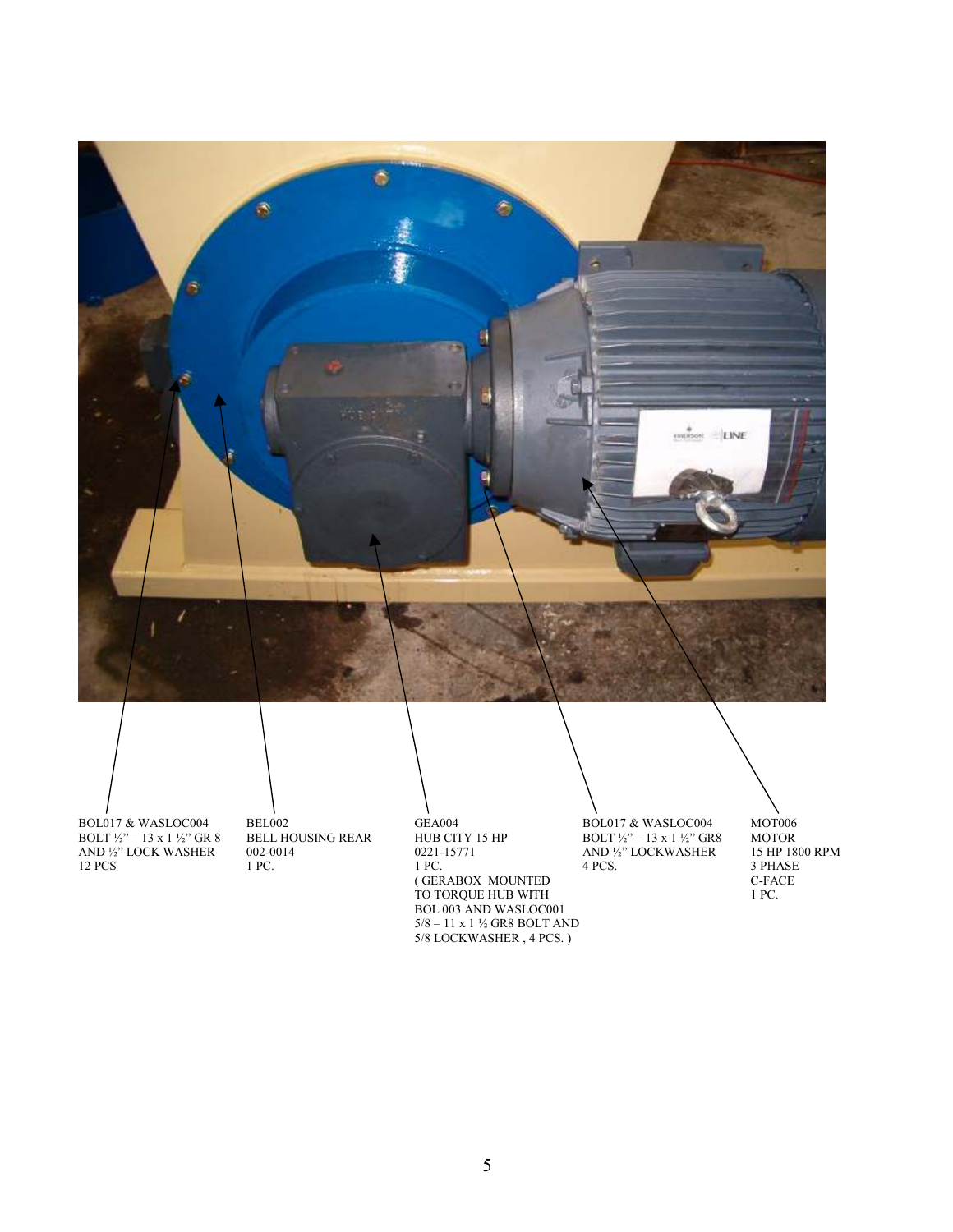### MACHINE FRONT VIEW



 $\begin{tabular}{ll} HOUGRI001 & & SCRGRI001 \\ HOUSING GRINDER & GRINDER SCREW \\ 002-0010 & 24 x 36 (002-0011) \\ 1 PC. & 1 PC. \\ \end{tabular}$ HOUSING GRINDER GRINDER SCREW 002-0010 24 x 36 (002-0011) 1 PC. 1 PC.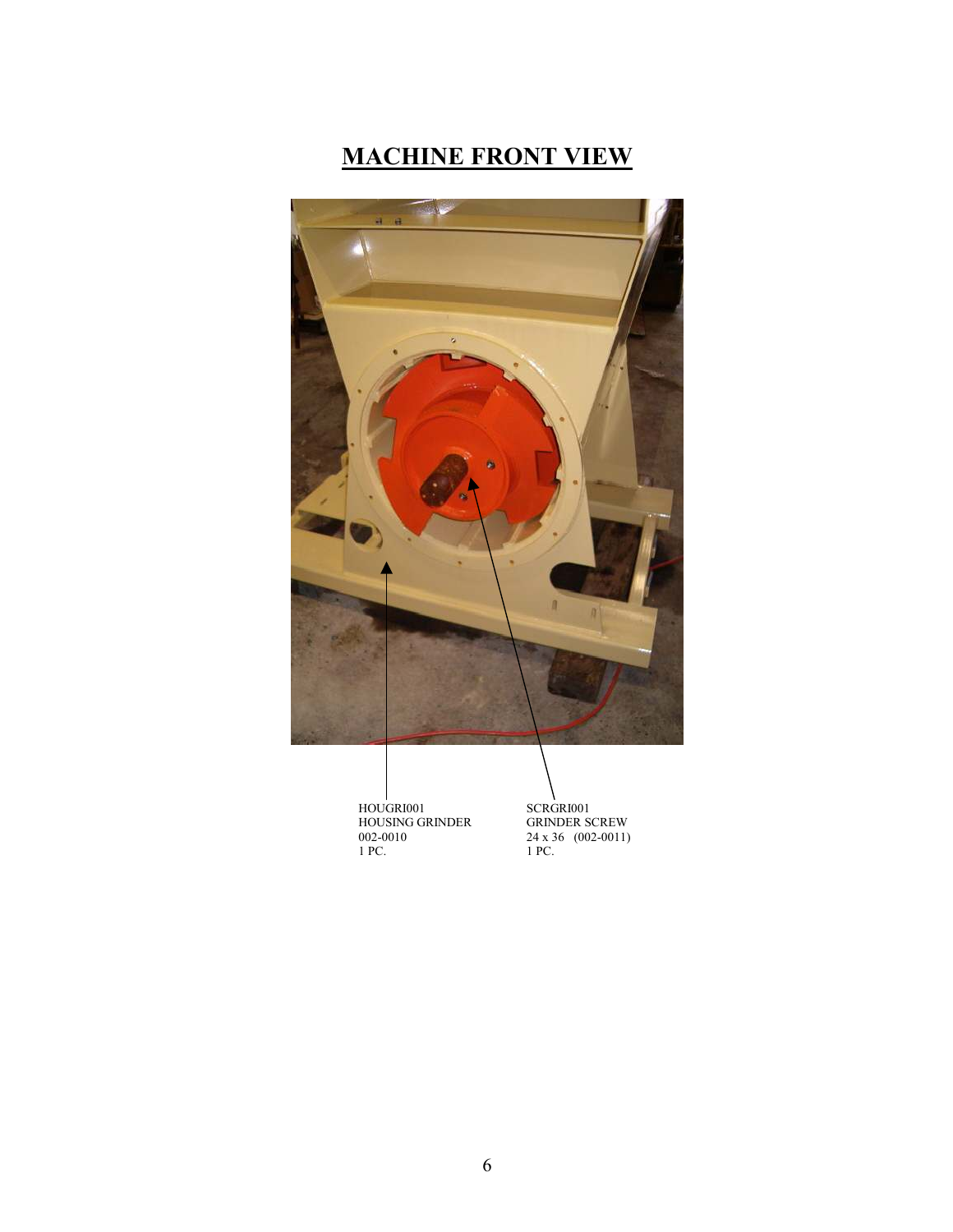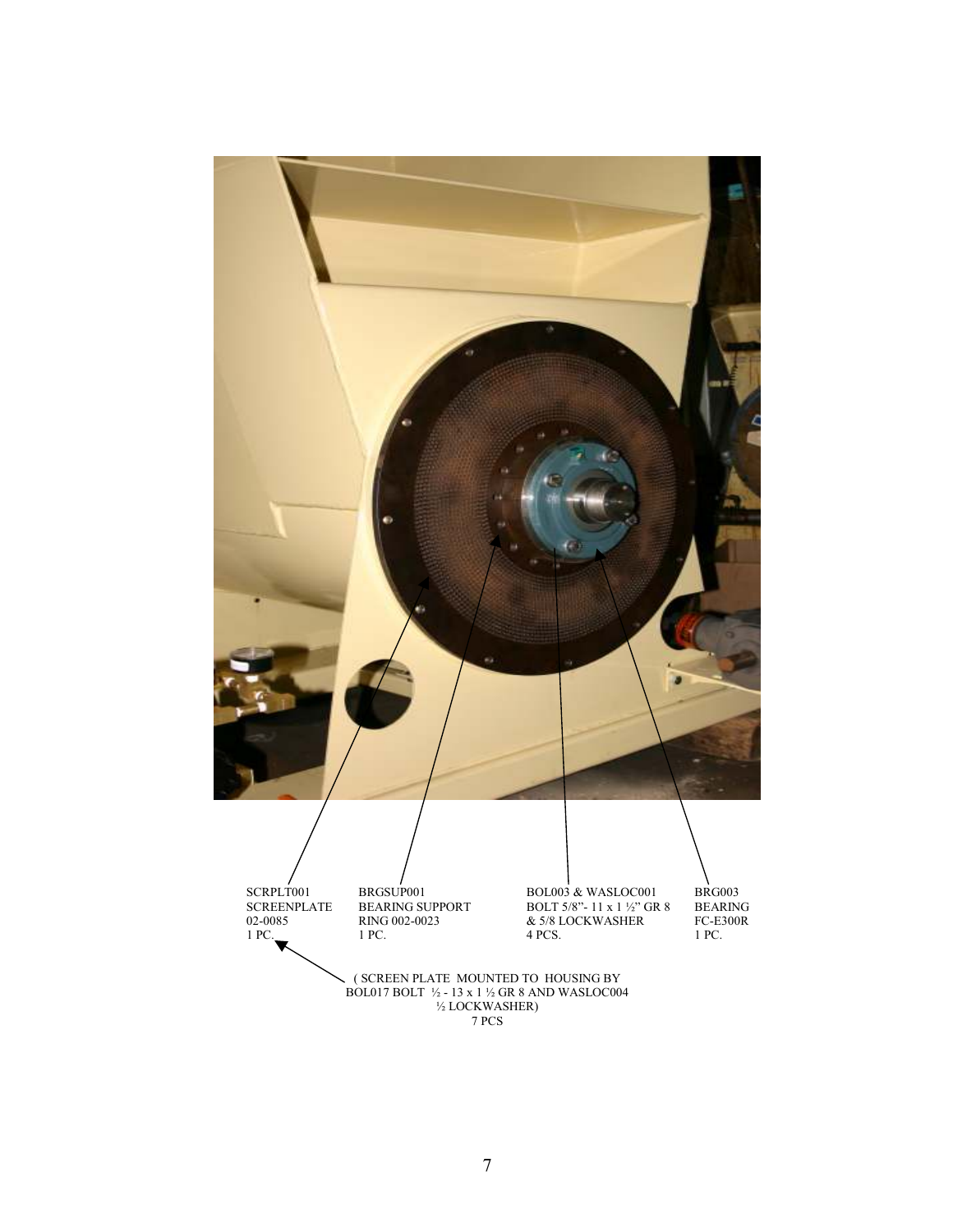

SCRPLT001 BRGSUP001 BOL0003 & WASLOC001 BRG003 SCREENPLATE BEARING SUPPORT BOLT 5/8"-11 x 1 ½" GR 8 BEARING 02-0085 RING 002-0023 & 5/8 LOCKWASHER FC-E300R 1 PC. 1 PC. 4 PCS. 1 PC. 1 PC.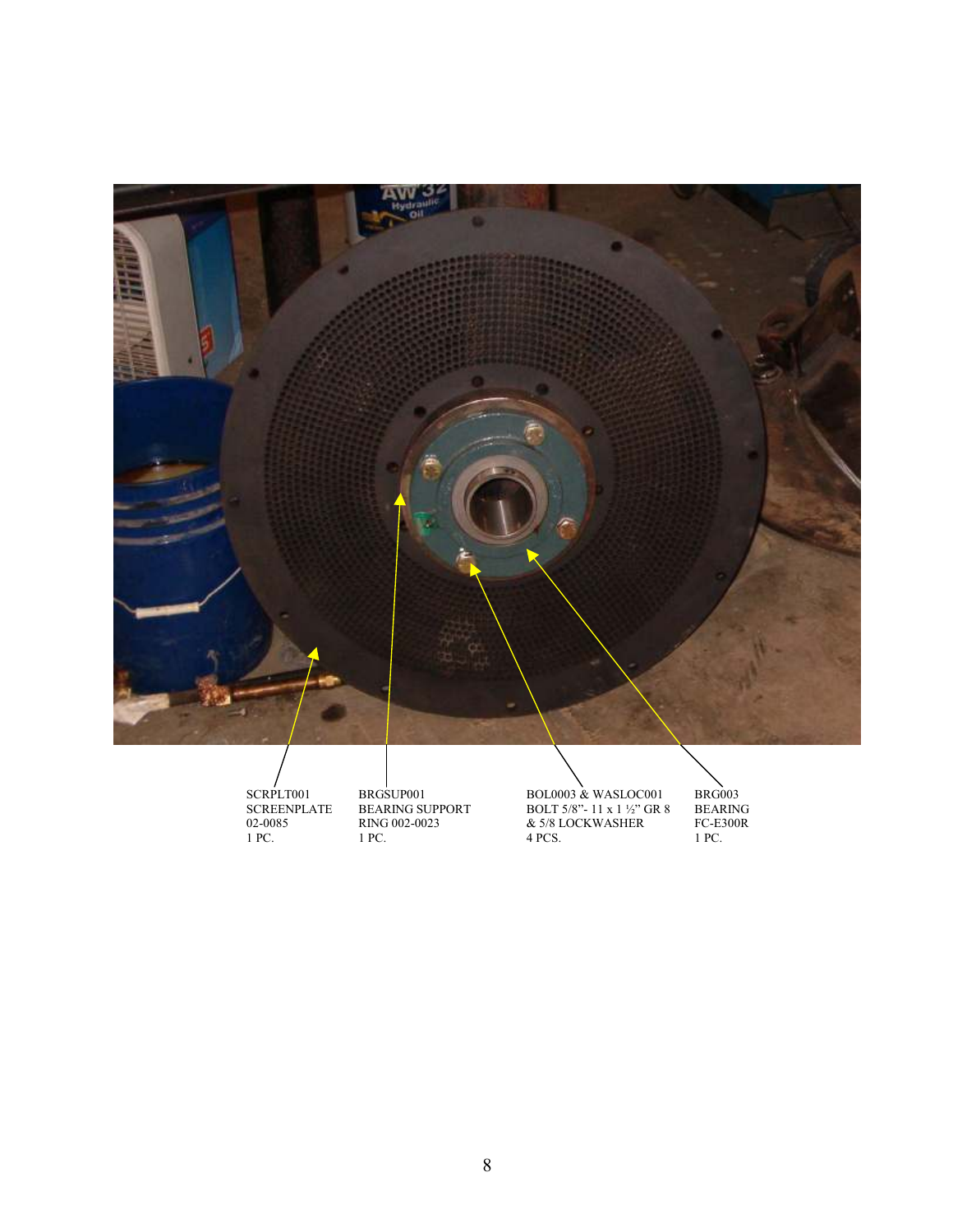

BOL017 & WASLOC 004 BOLT ½" x 13 x 1 ½" GR 8 & ½ LOCKWASHER 4 PCS.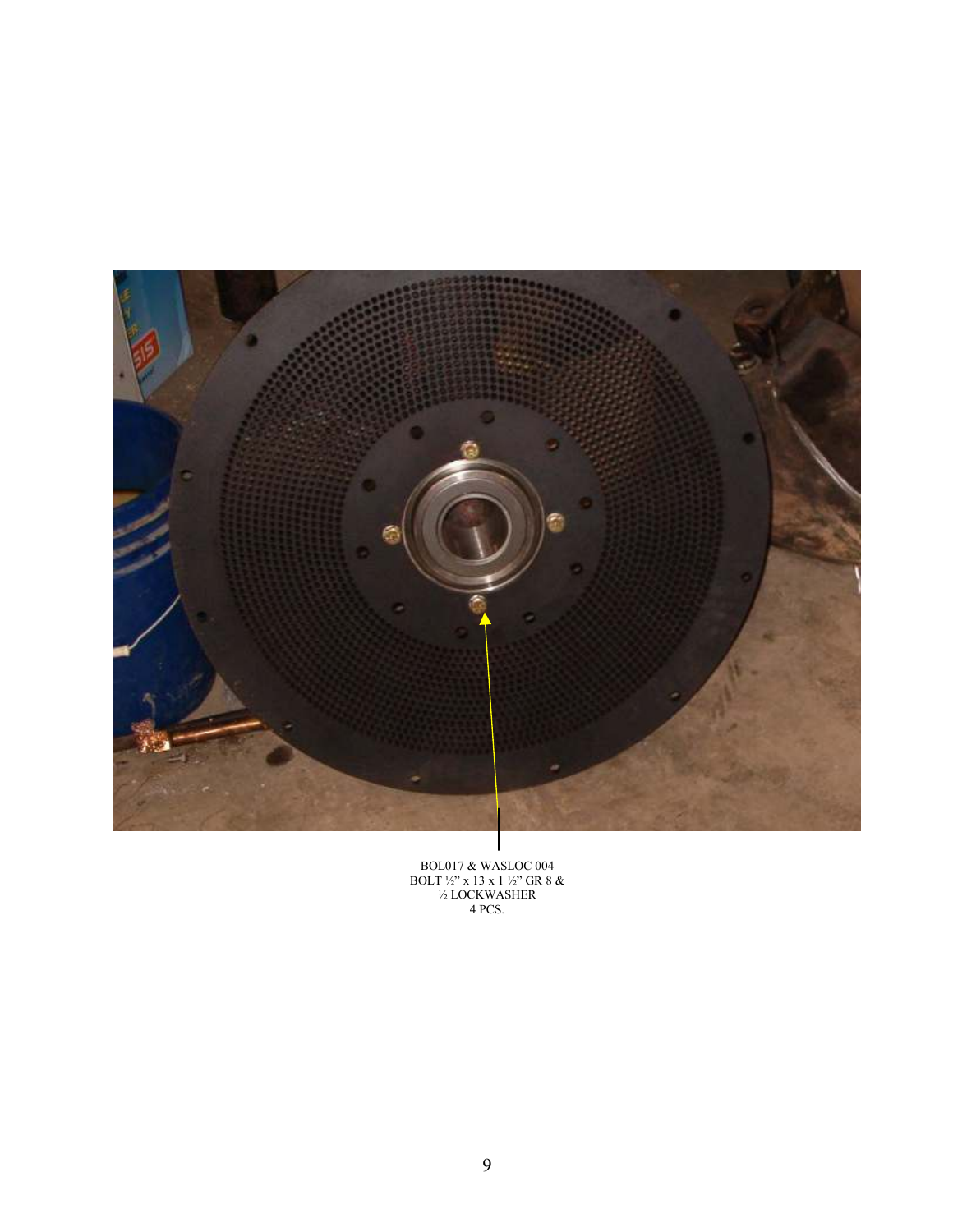

BRG001<br>BEARING LOCKNUT AN15<br>1 PC

BRG001 BRG004 BEARING LOCKNUT AN15 BEARING LOCKWASHER W15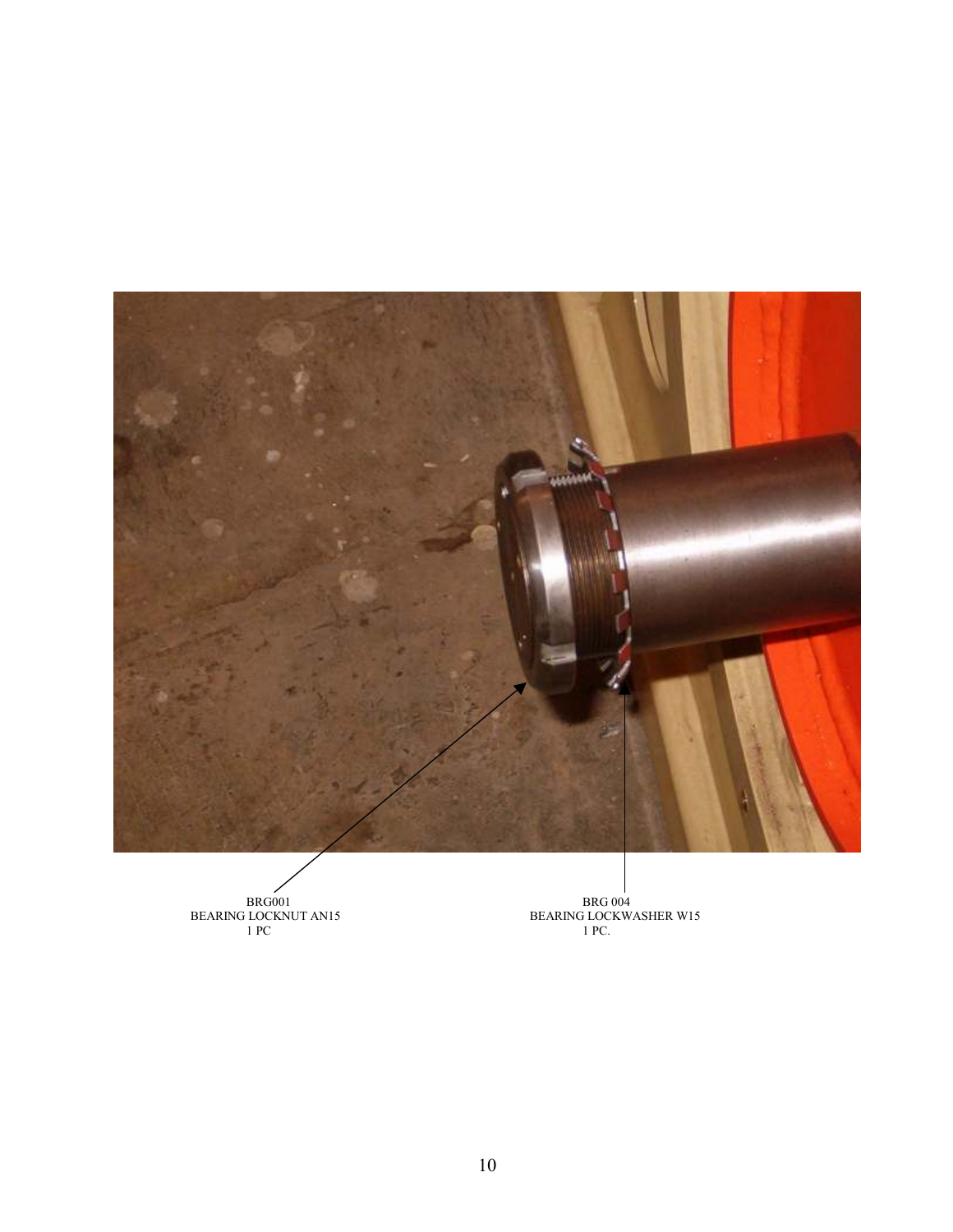



1 PC. 1 PC.

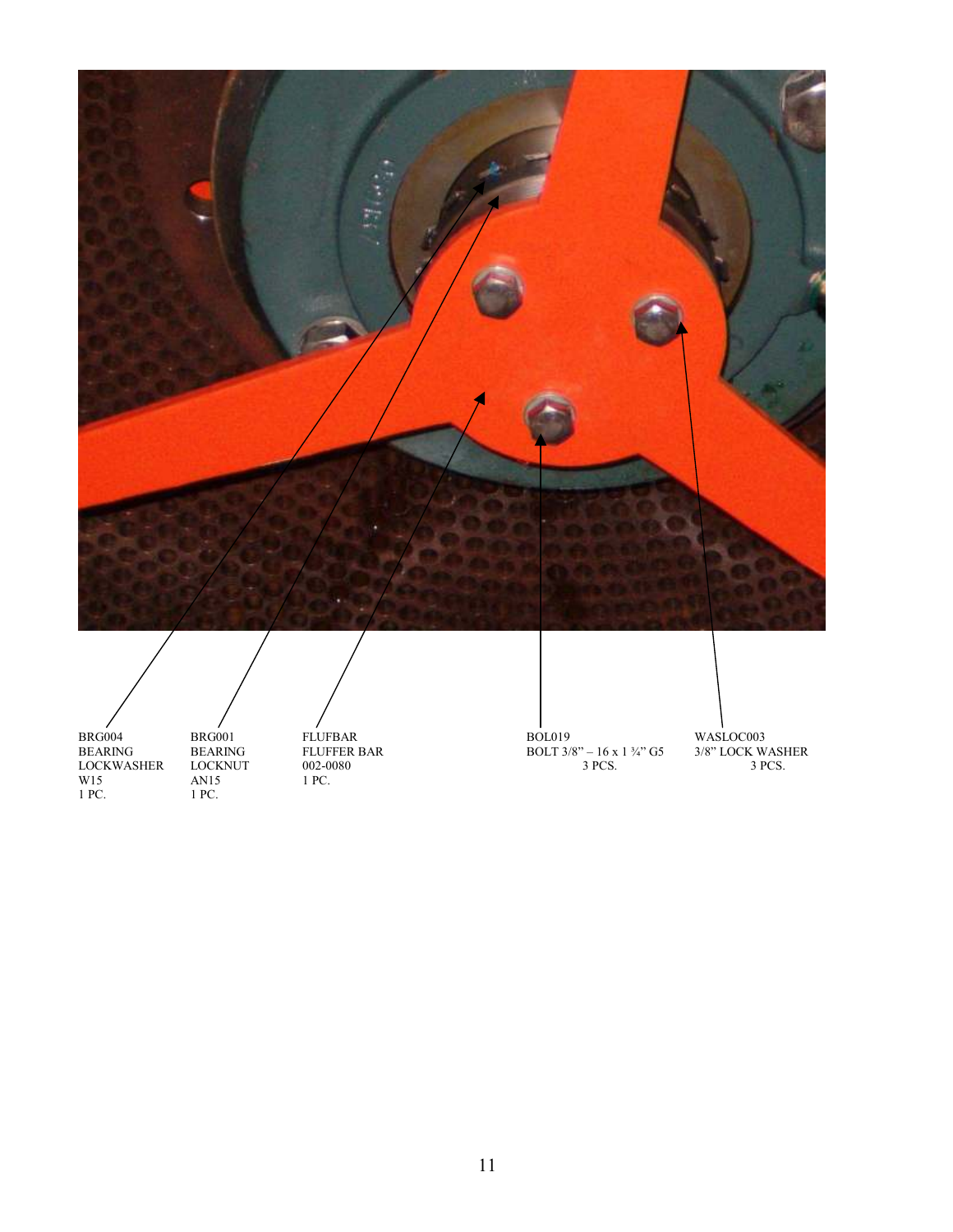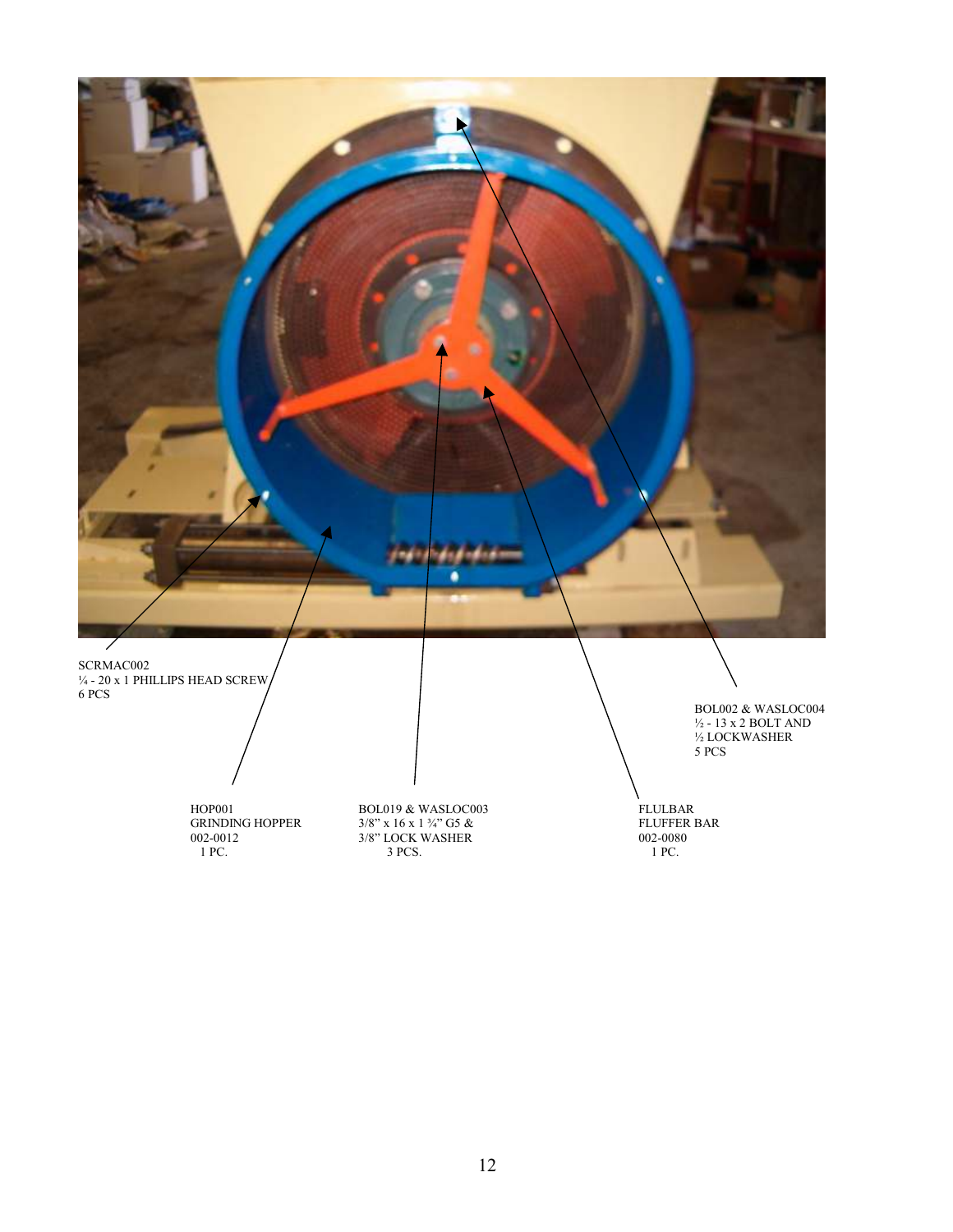

 NUT003 COV001 6 PCS 1 PC

COV001 GRINDER HOPPER COVER 002-013 1 PC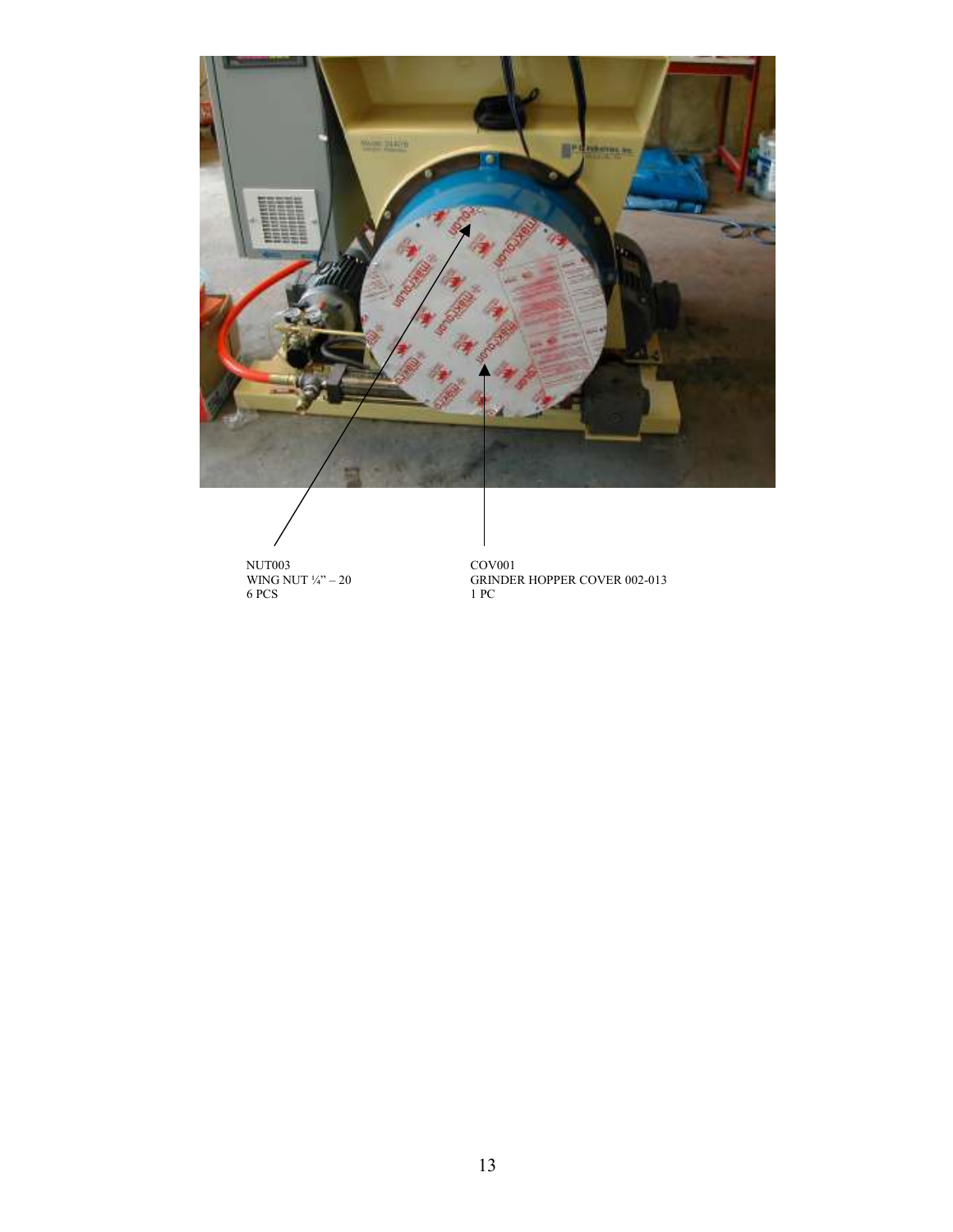

 BRE001 BREAKER BAR OO2-0044



BOL013 WASLOC003 WASFLA002  $3/8$ " – 16 x 1  $\frac{1}{4}$ " G5 BOLT 3/8" FLAT WASHER 3/8" LOCK WASHER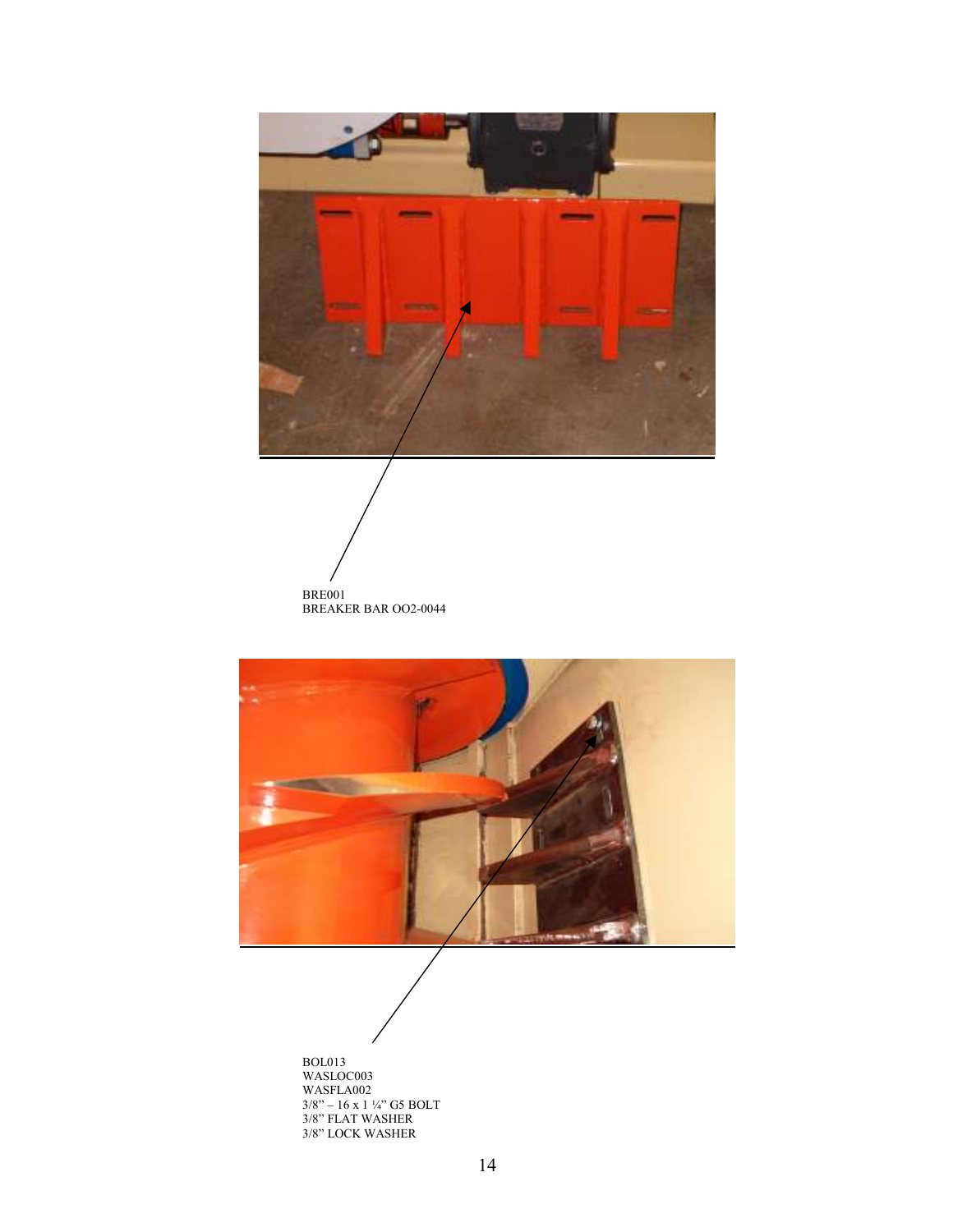# INJECTOR SYSTEM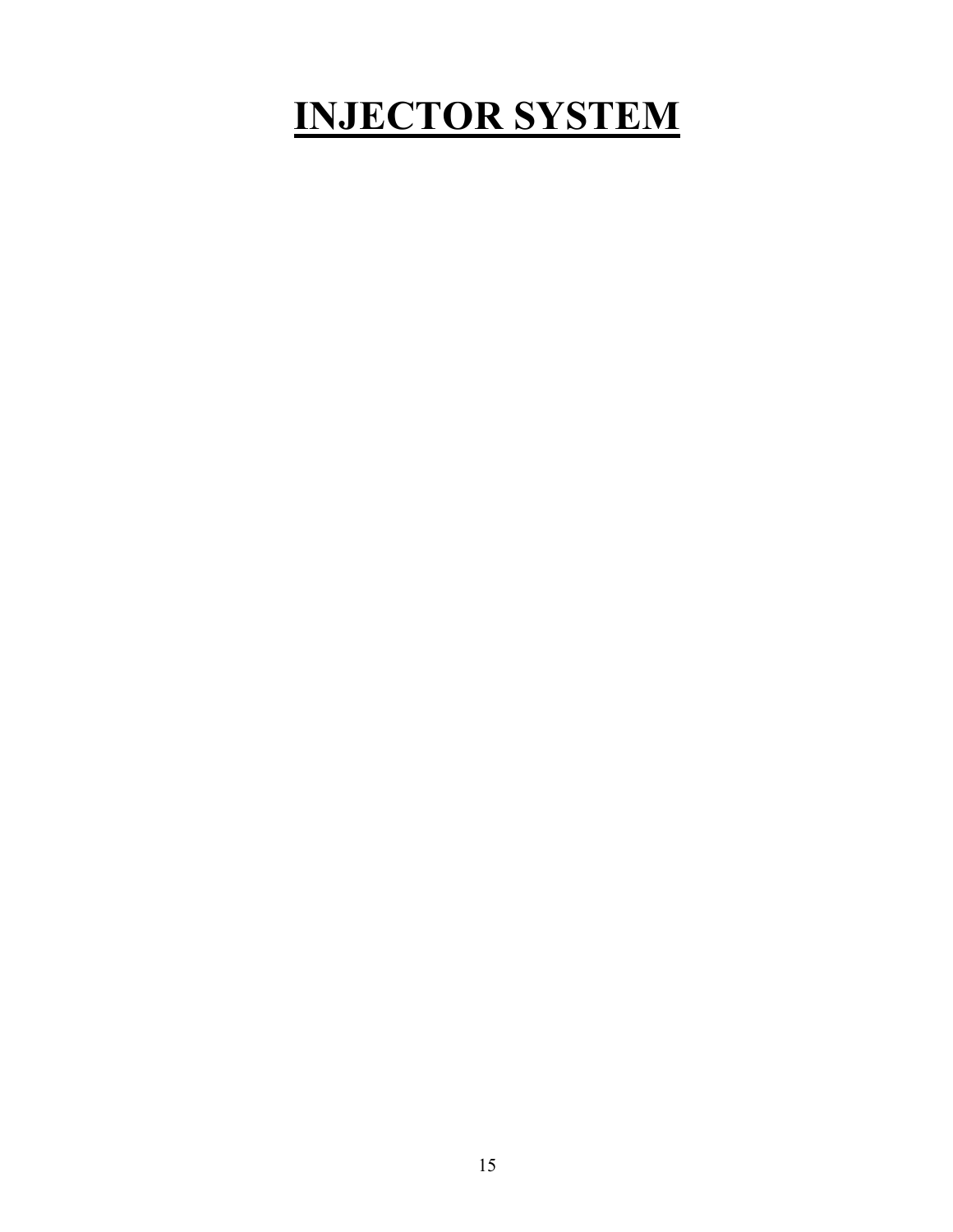#### INJECTOR GEARBOX

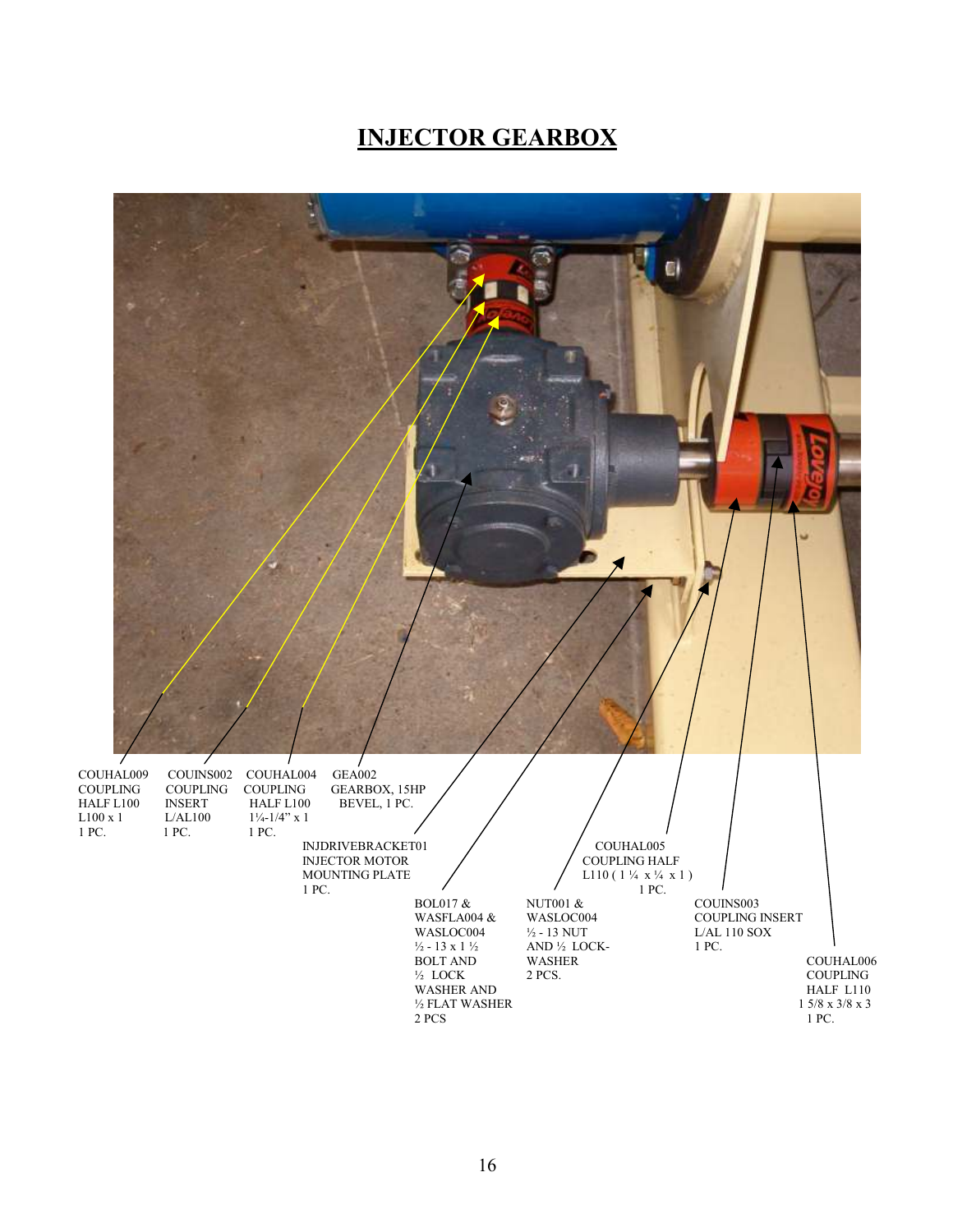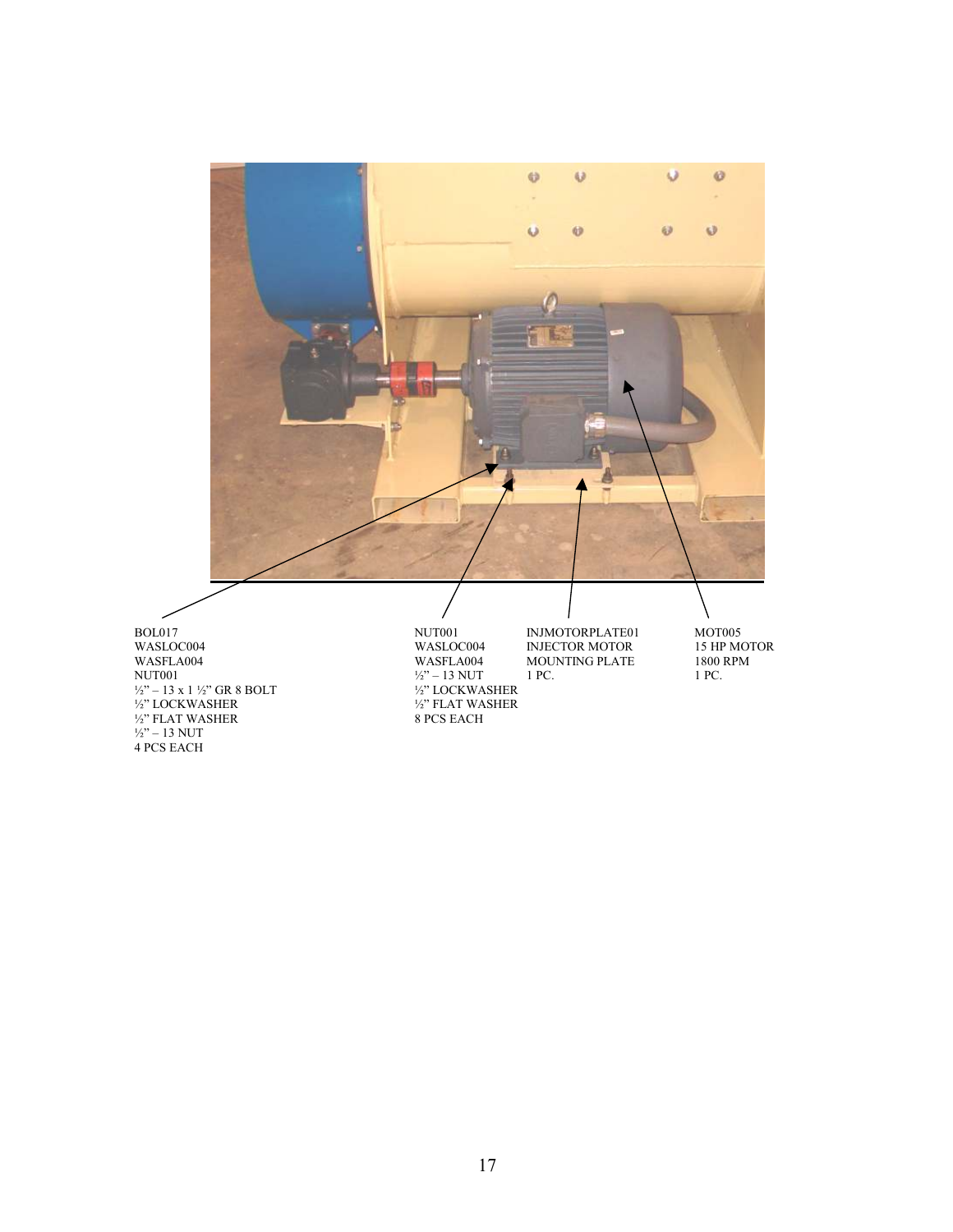#### INJECTOR SCREW ASSEMBLY



INJECTOR SCREW BEARING SPACER BEARING CAGE BEARING COUPLING TEARING CAGE BEARING CAGE BEARING TEARING TEARS OF TEARS OF TEARING A SUBSERVER BEARING SPACER BEARING SPACER BEARING SPACER BEARING SPACER BEARING SPACER SPACER 0022-00480 REV. B<br>1 PC. B<br>1 PC. BALL BEARING

ROTINJ002 SPACERS001 BRG007 BRG006 COUHAL004<br>INJECTOR SCREW BEARING SPACER BEARING CAGE BEARING COUPLING HALF 002-0075 1 PC.  $1 P C.$  0022-00480 REV. B TIMKEN FAFNIR L100 x (1 x ¼" x 1/8") 1 PC. BALL BEARING 1 PC. USES  $\mathbin{\text{\tt\char'4}}$ x 2" KEYSTOCK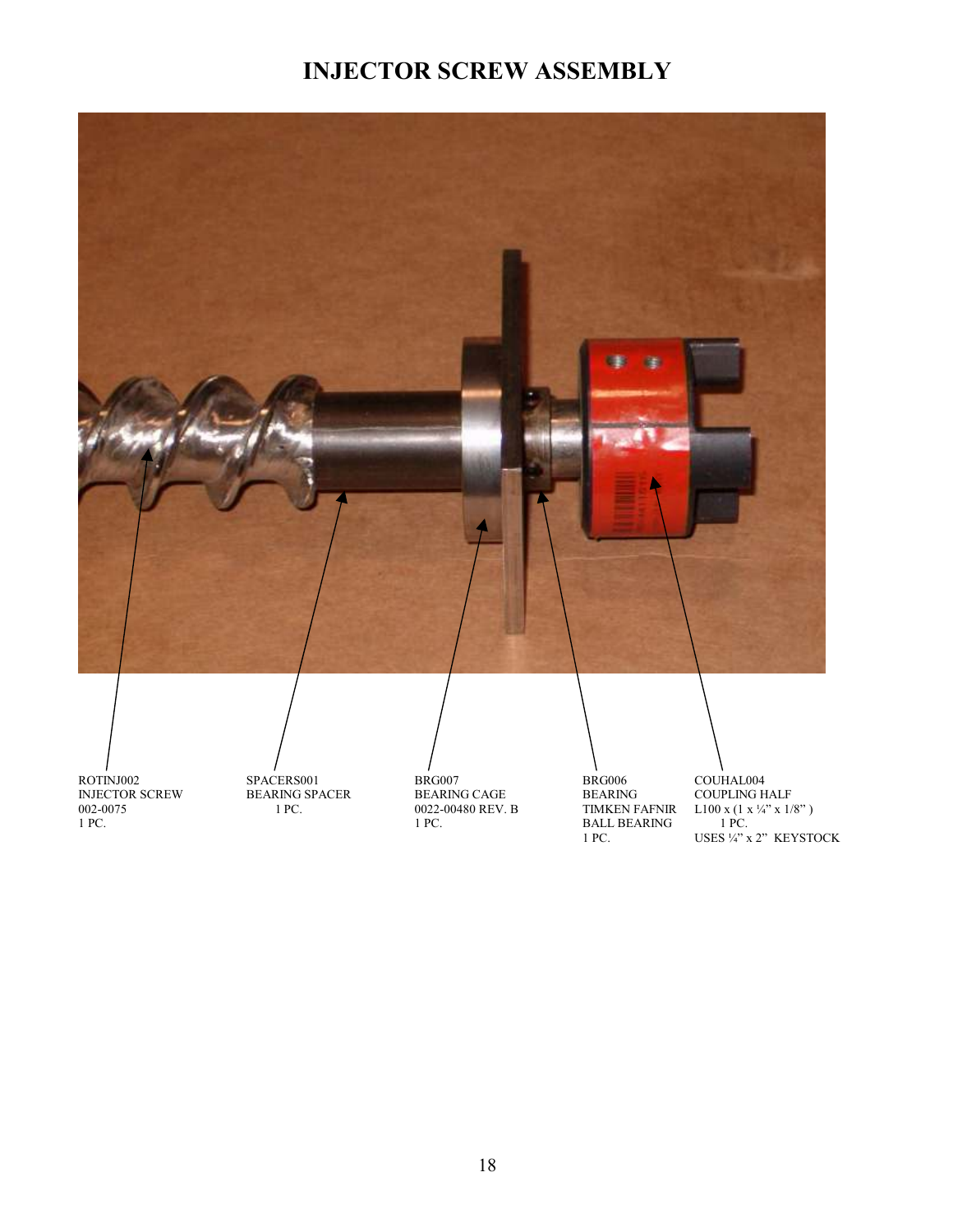#### BARREL ASSEMBLY

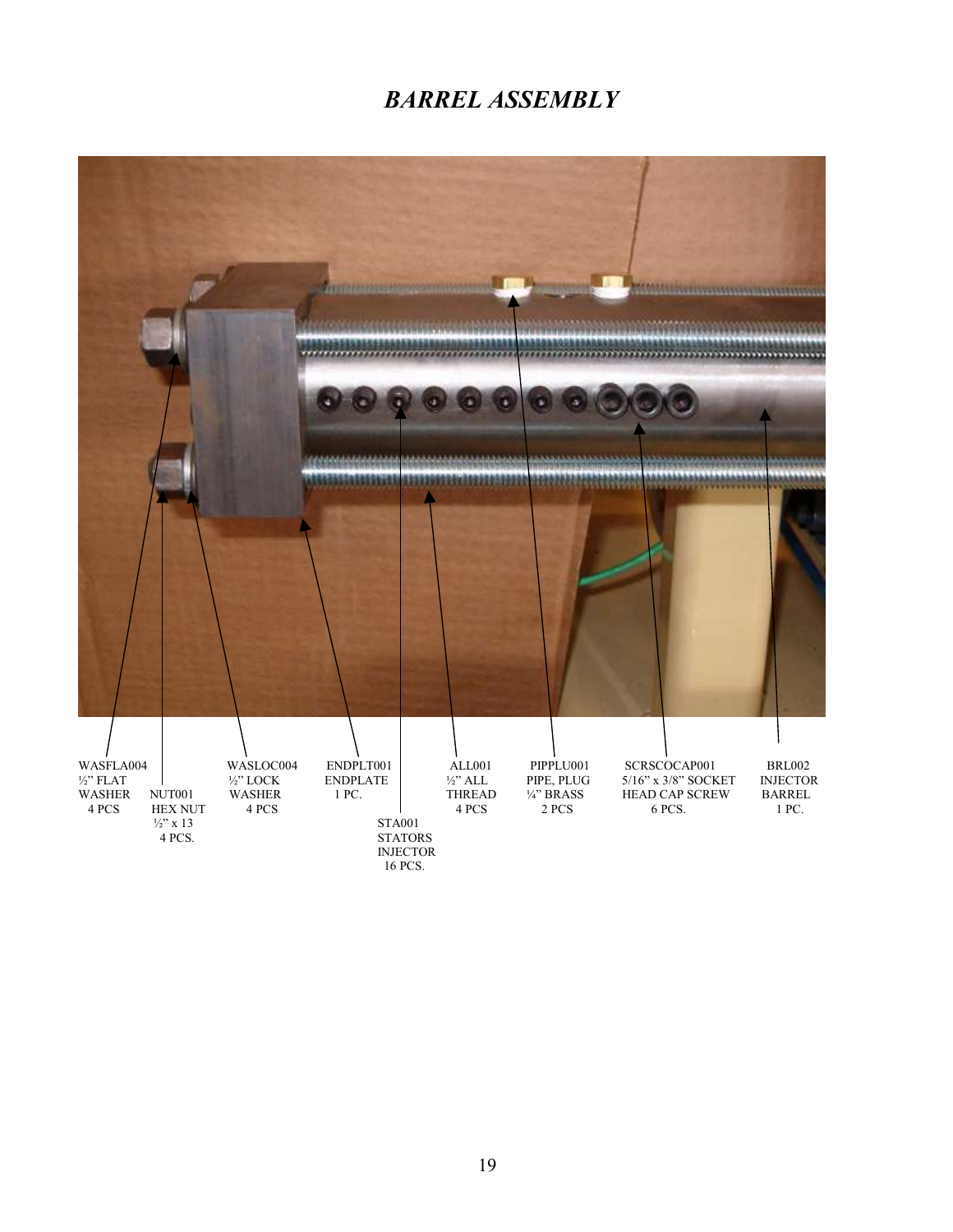### A/B SYSTEM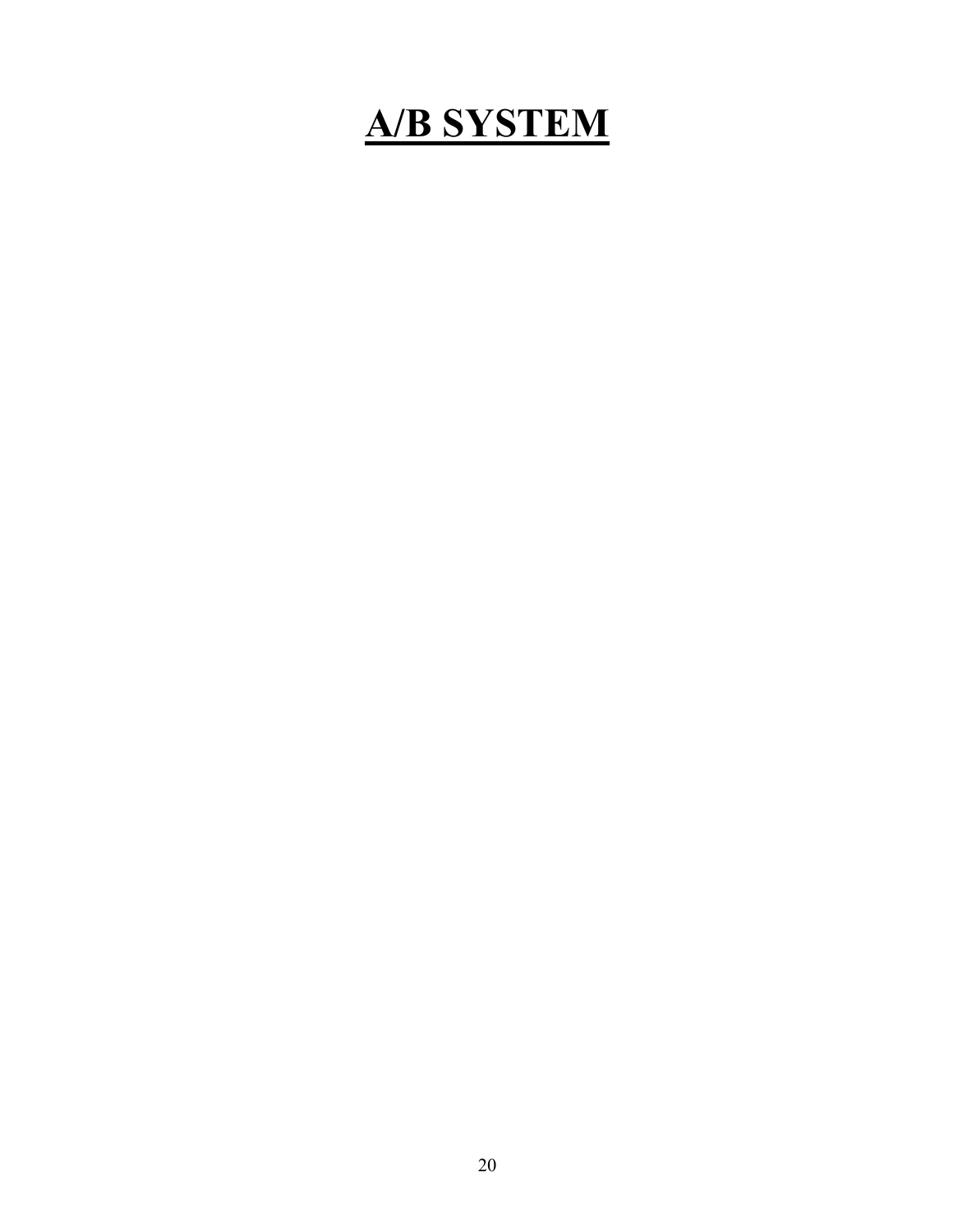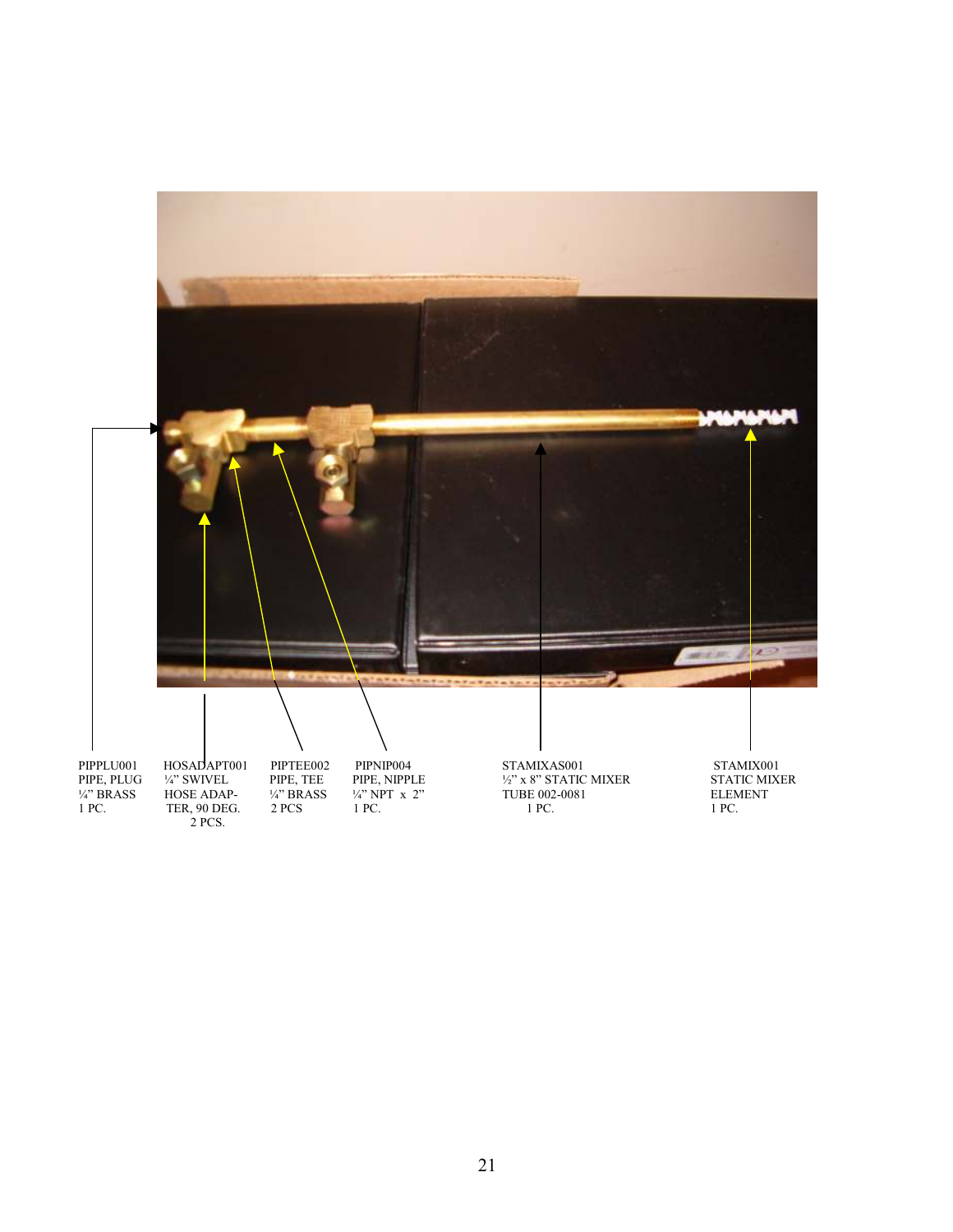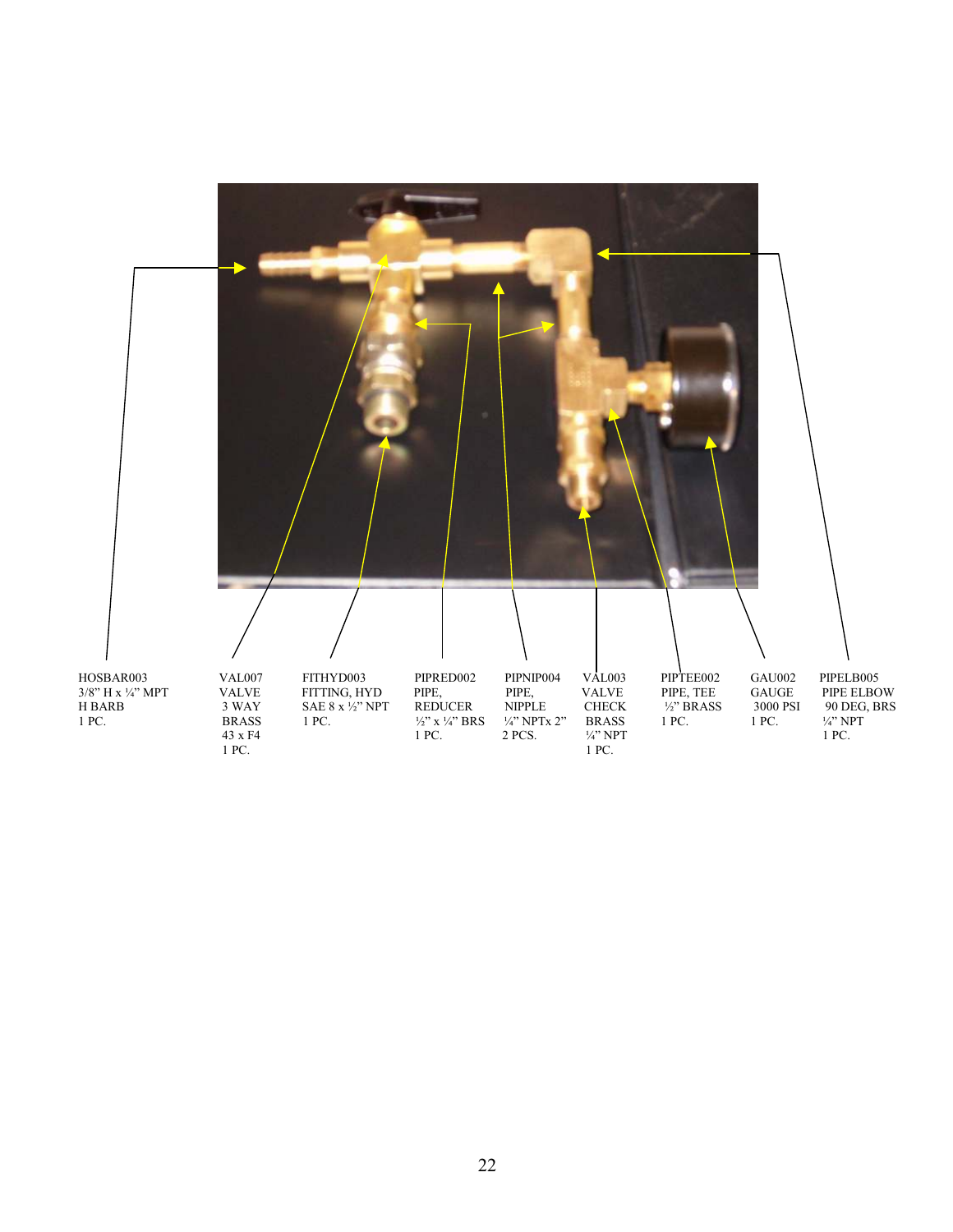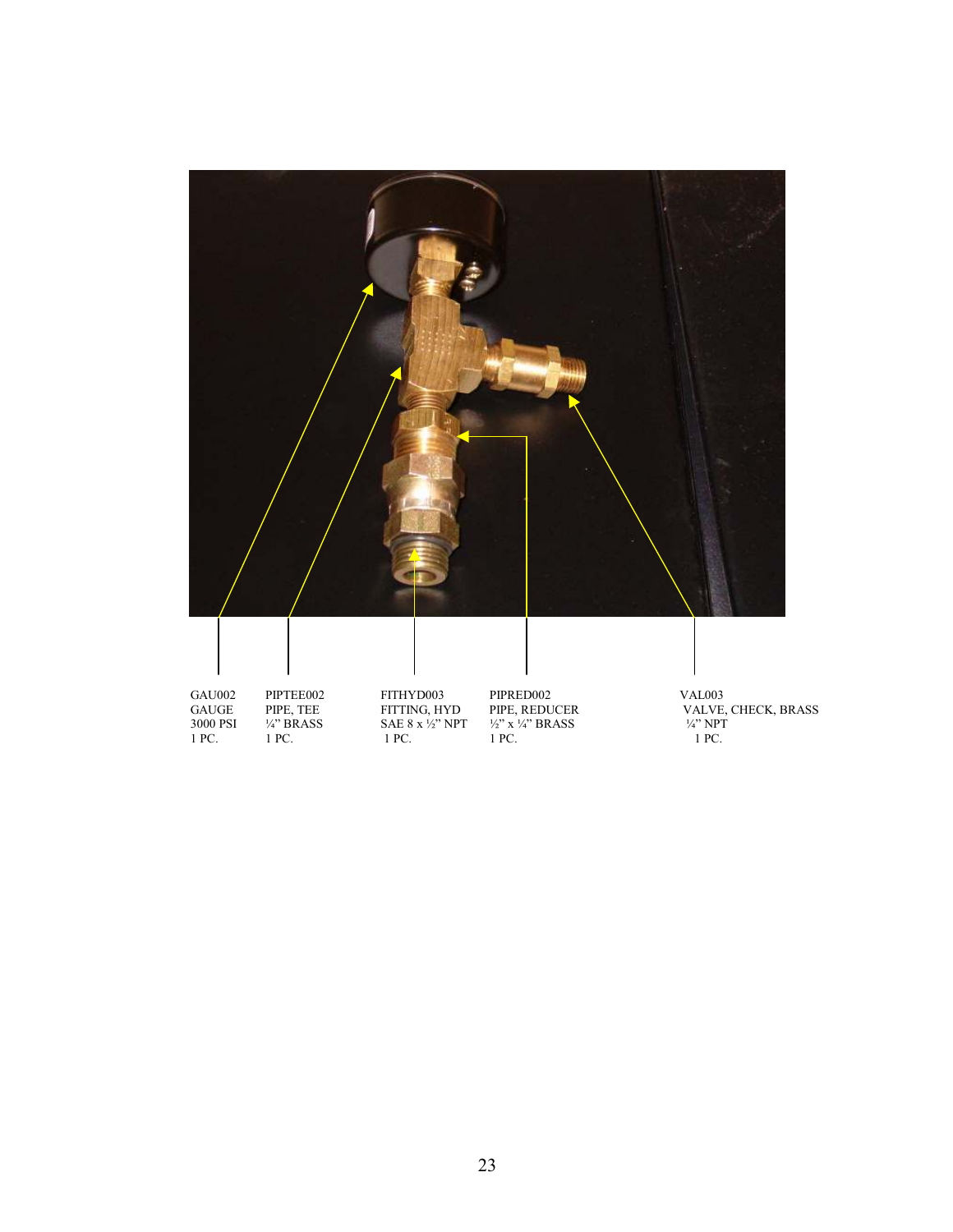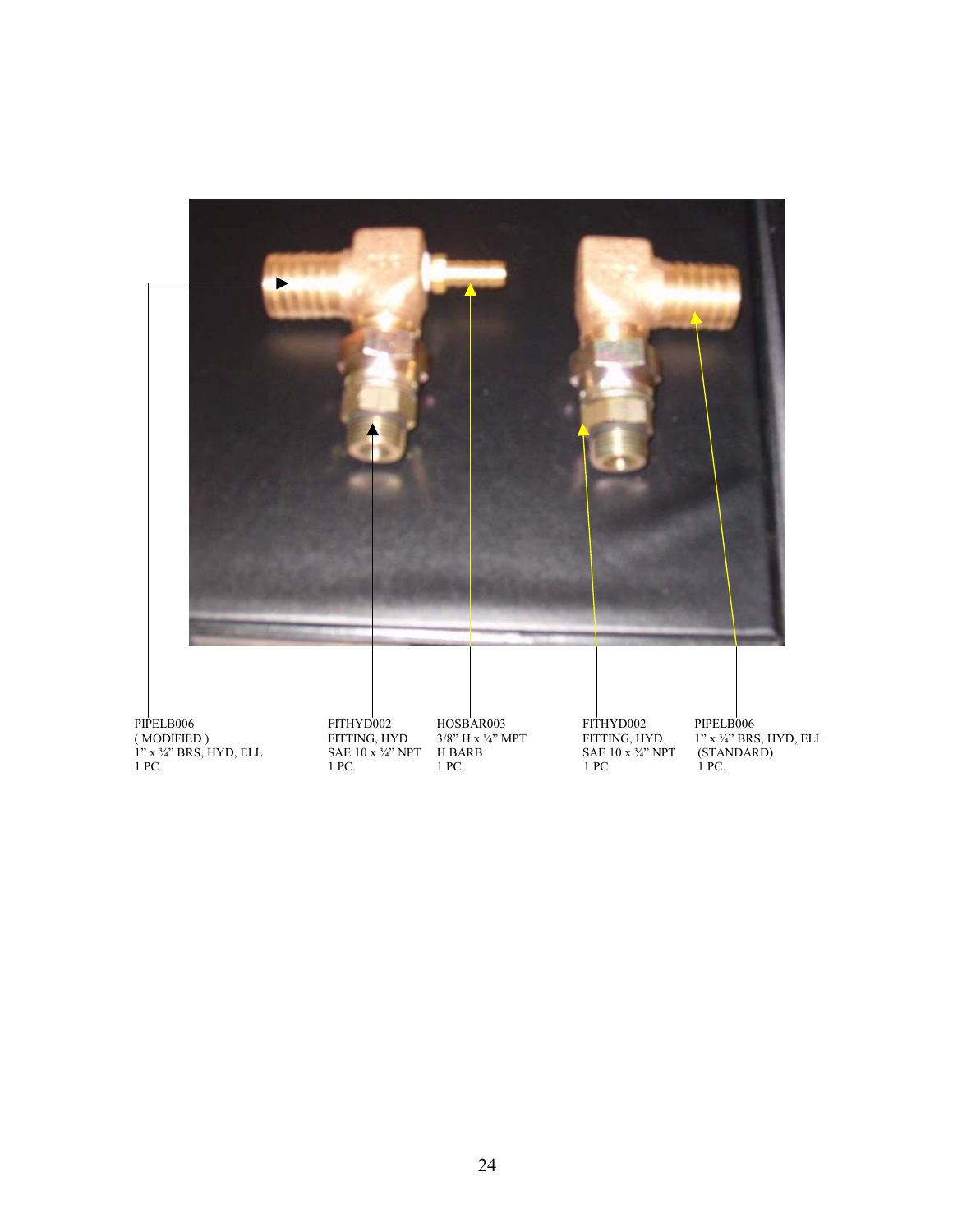

 HOSVINYL002 & HOSA/BDELINE01  $3/8$ " ID x  $\frac{1}{2}$ " OD 1 PC. BYPASS HOSE 12 IN.  $& 7/32^{\prime\prime} - 5/8^{\prime\prime}$ PIPE CLAMP 2 PCS

HOSA/BDELINE01<br>A/B DELIVERY LINE<br>1 PC.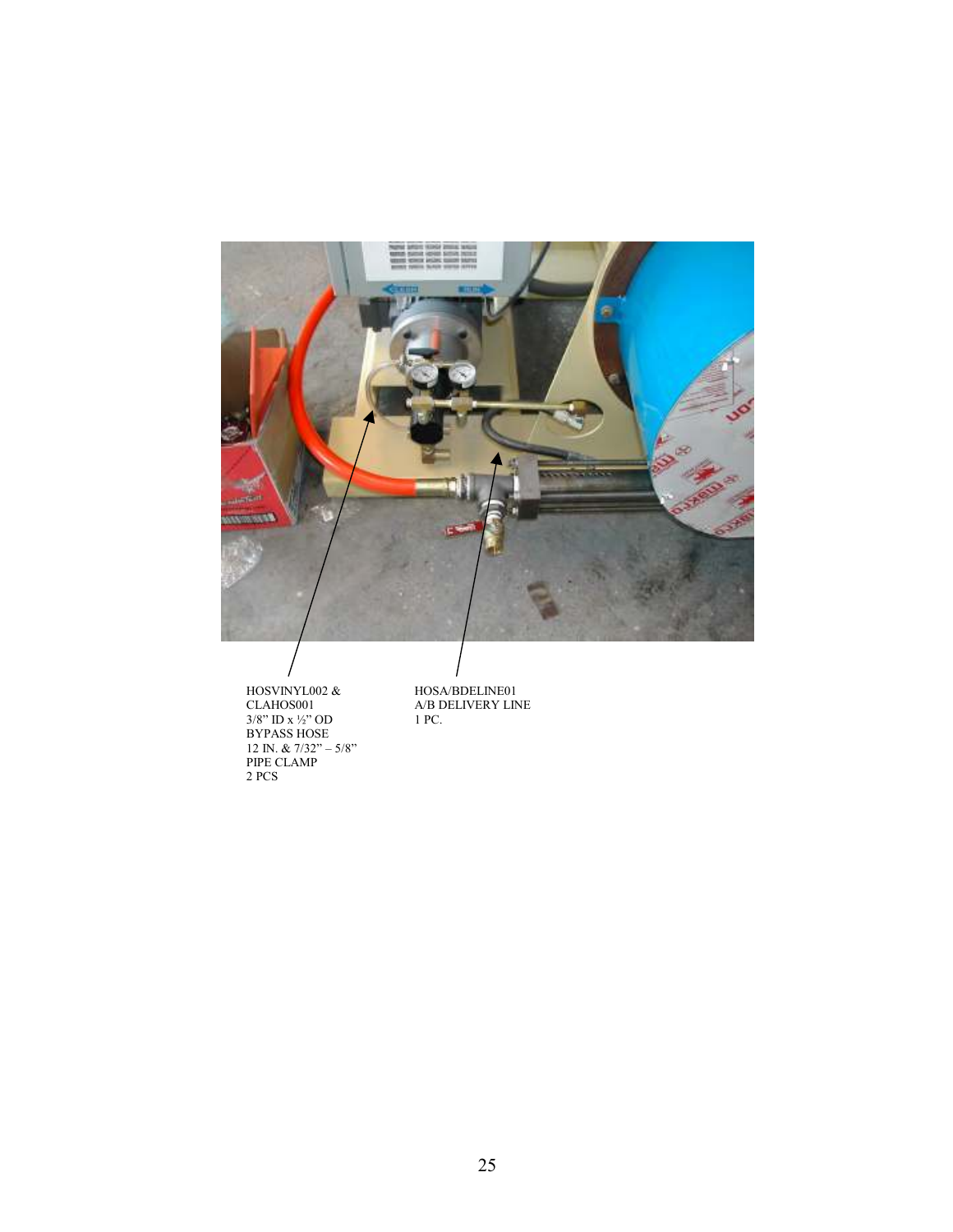

WASLOC003  $3/8 - 16 \times 1^{3}/4$ " G5 BOLT 3/8" LOCKWASHER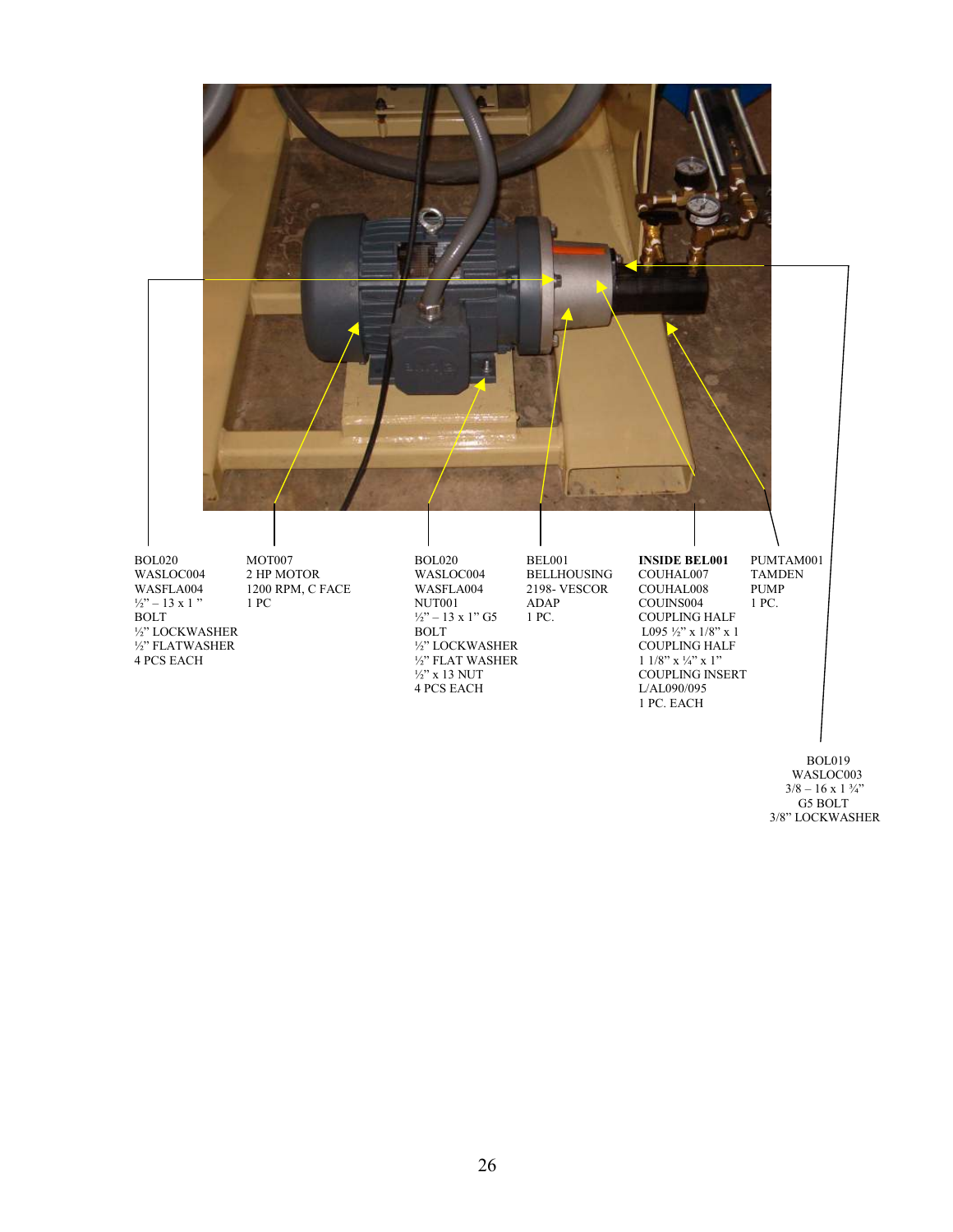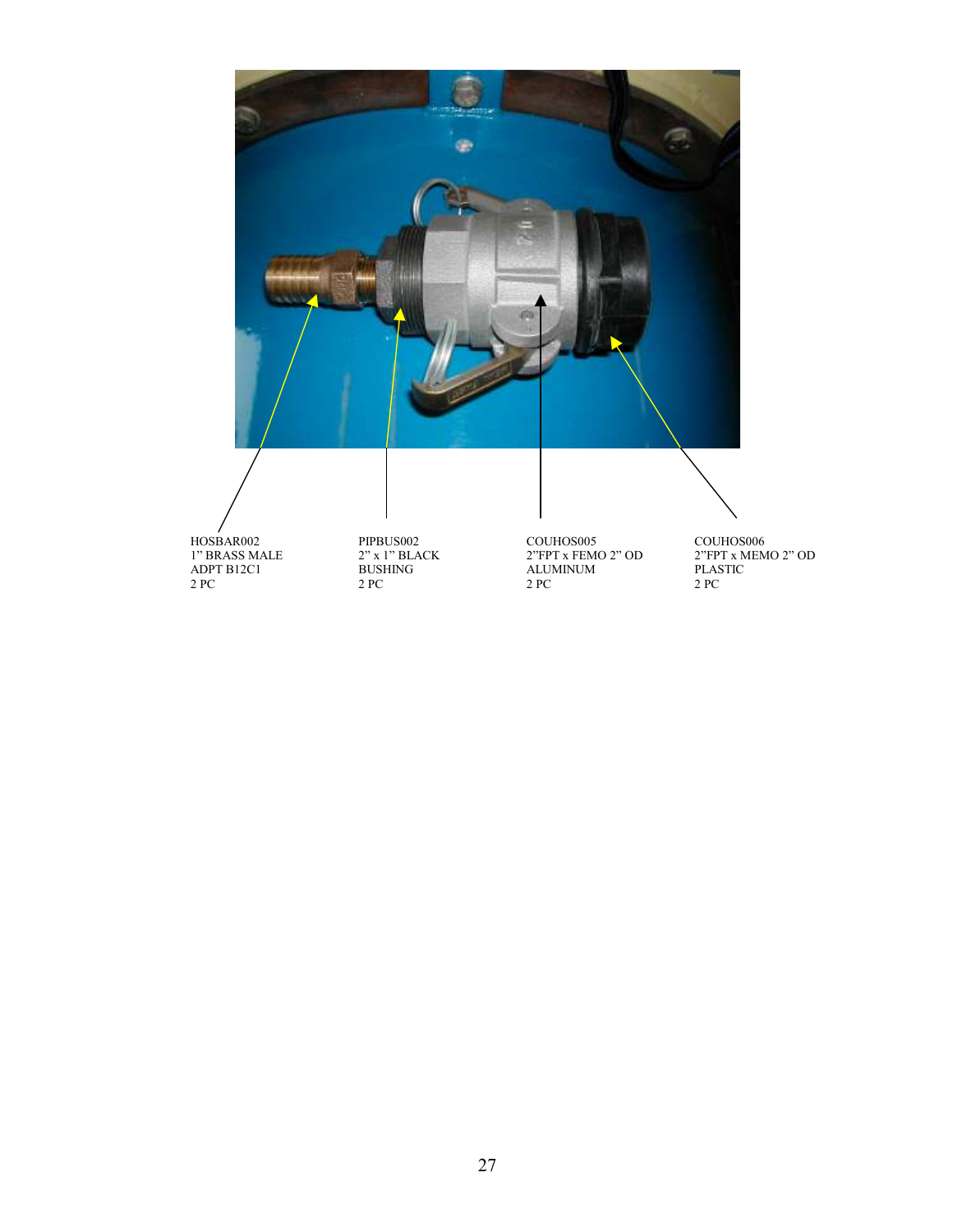

 HOSVINYL001 & HOSACLA003 1" VINYL HOSE, BRAID REINFORCED  $25 \text{ ft.}$  $\frac{3}{4}$ " – 1" HOSE CLAMPS 4 PCS.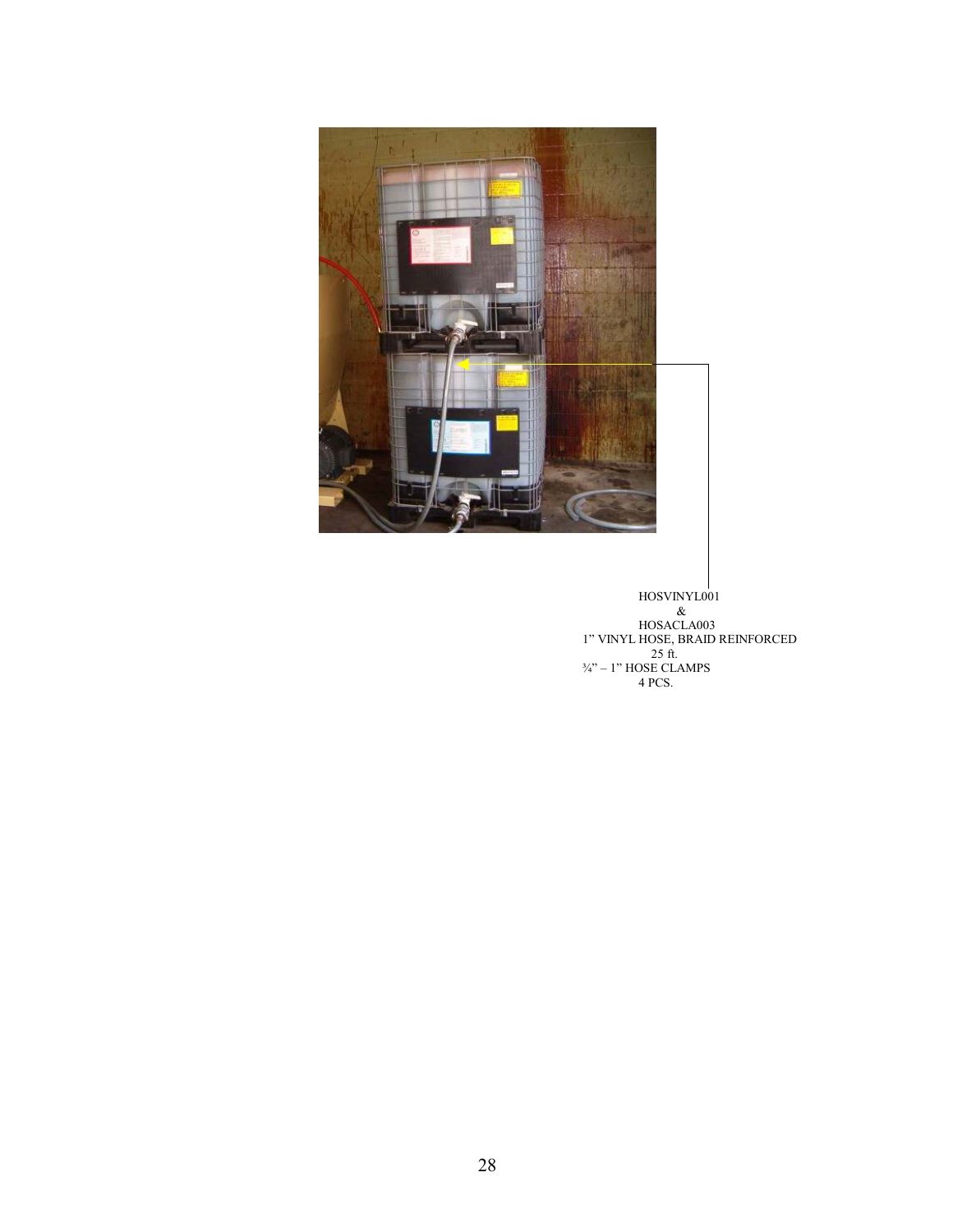## GUN AND HOSE ASSEMBLY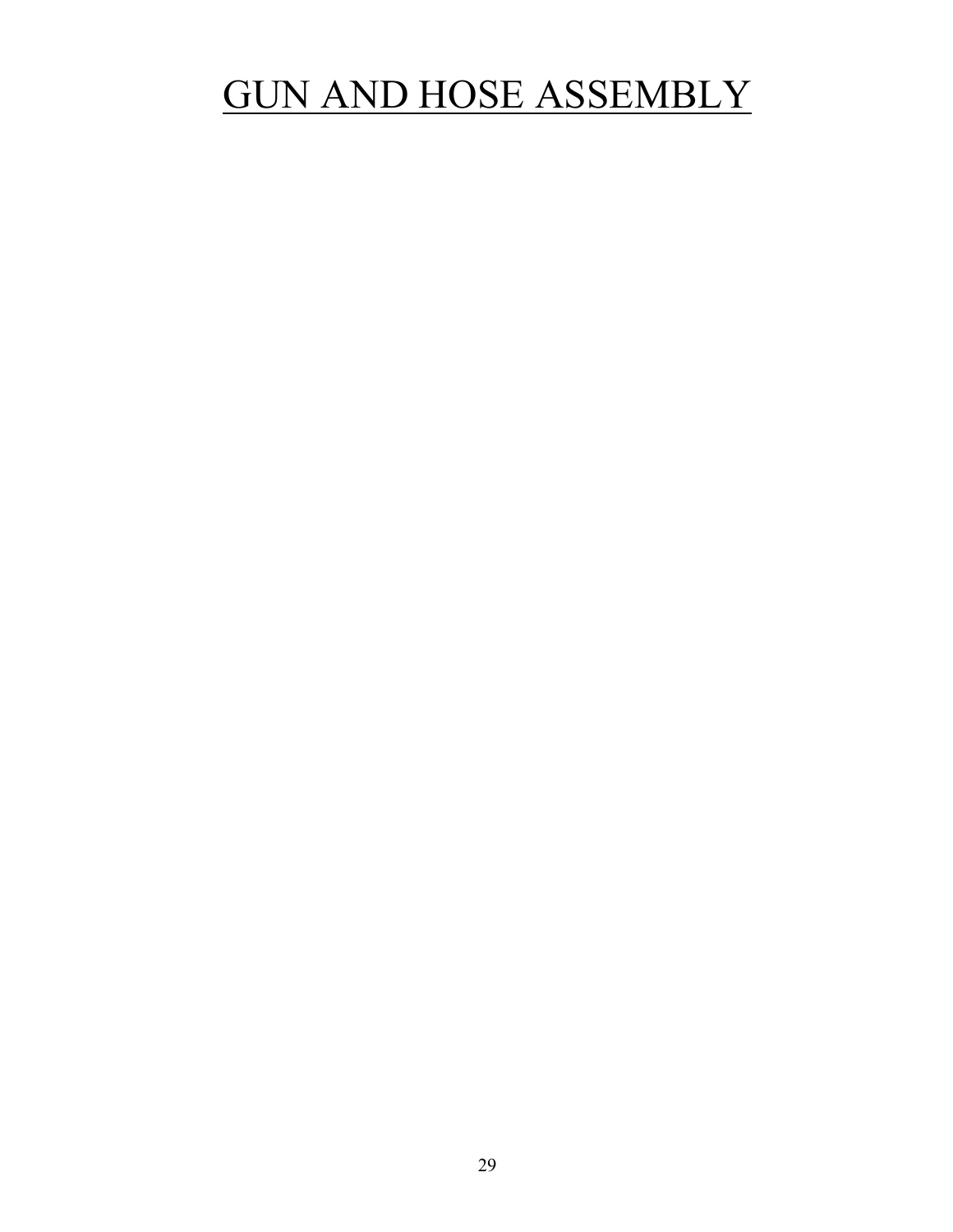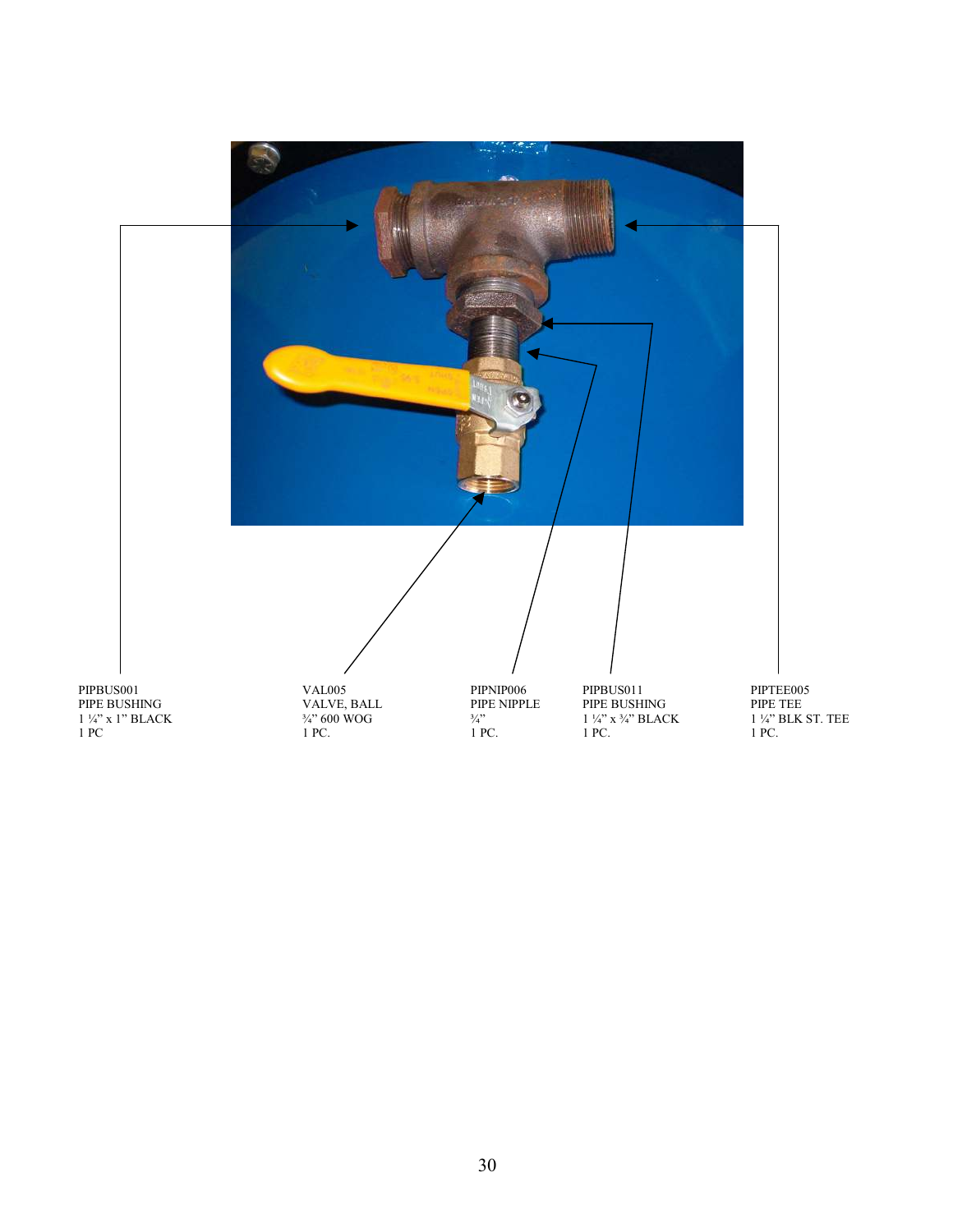

HOSFIL002 6 FT FILL HOSE

ALSO AVAILABLE IN 4FT – HOSFIL001 8FT – HOSFIL003